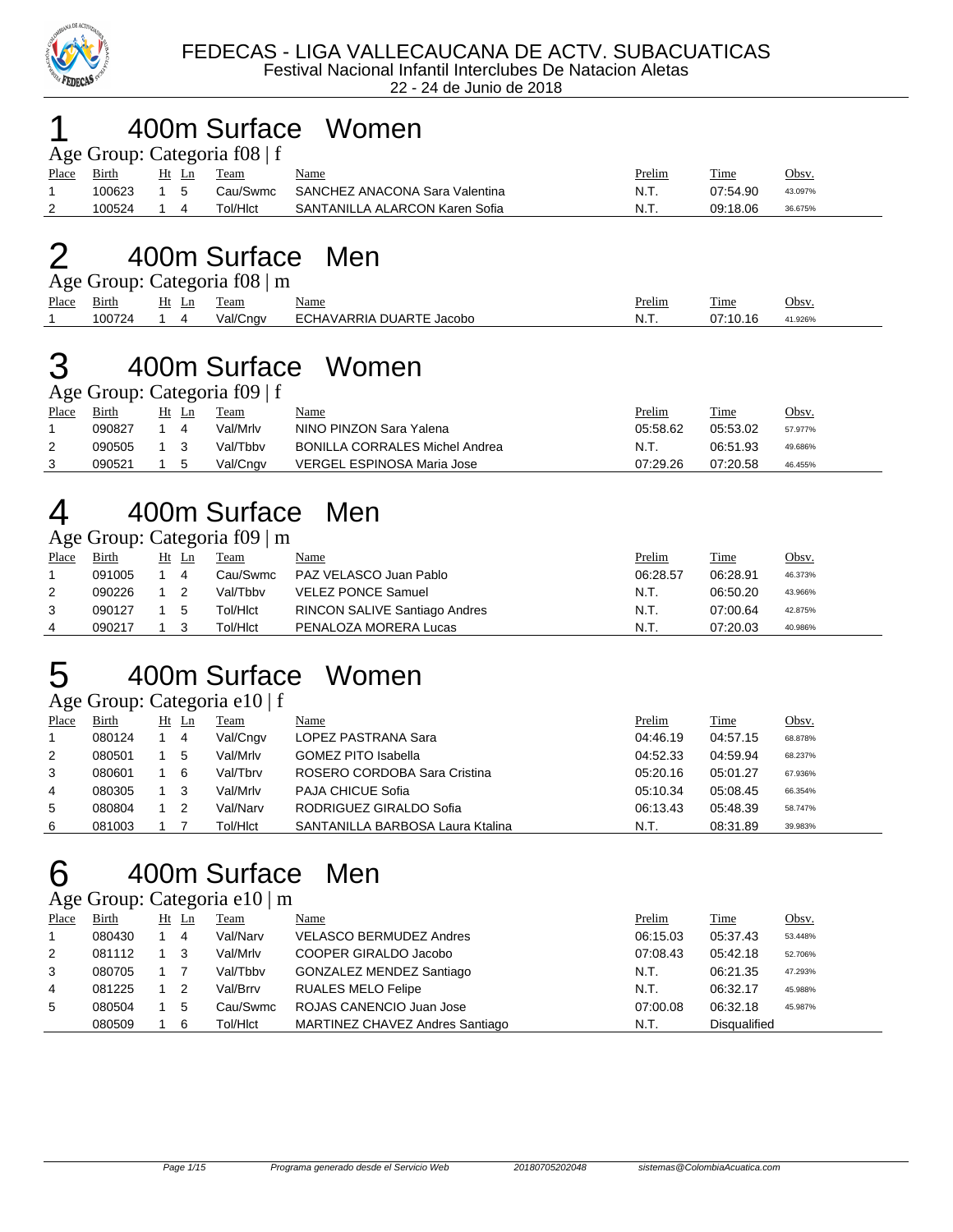

#### 400m Surface Women

Age Group: Categoria e11 | f

| -     |        | $\tilde{\phantom{a}}$ |          |                                 |          |          |         |
|-------|--------|-----------------------|----------|---------------------------------|----------|----------|---------|
| Place | Birth  | $Ht$ Ln               | Team     | Name                            | Prelim   | Time     | Obsv.   |
|       | 070601 | -4                    | Val/Mrlv | MESA SEPULVEDA Maria Alejandra  | 04:32.22 | 04:28.41 | 76.253% |
| 2     | 071007 | - 3                   | Val/Tbrv | LOPEZ VELEZ Maria Alejandra     | N.T.     | 05:46.70 | 59.034% |
| 3     | 070605 |                       | Val/Tbby | SOTO DELGADO Valentina          | N.T.     | 06:08.57 | 55.531% |
| 4     | 071125 | 6                     | Val/Narv | <b>ERAZO MUNOZ Maria Isabel</b> | N.T.     | 06:09.79 | 55.348% |
| 5     | 071216 | -2                    | Val/Mrlv | MINA MURILLO Danna Lucia        | N.T.     | 06:24.13 | 53.281% |
| 6     | 070402 | 5                     | Val/Narv | <b>TORO DIAZ Paula Andrea</b>   | 06:34.86 | 06:24.73 | 53.198% |
|       |        |                       |          |                                 |          |          |         |

# 400m Surface Men

Age Group: Categoria e11 | m

| Place          | Birth  |                | $Ht$ Ln | Team      | Name                            | Prelim   | Time     | Obsv.   |
|----------------|--------|----------------|---------|-----------|---------------------------------|----------|----------|---------|
|                | 070923 | 2              | 4       | Val/Mrlv  | <b>GOMEZ PLAZA Miguel Angel</b> | 04:38.80 | 04:25.91 | 67.824% |
| $\overline{2}$ | 070725 | 2              | 5       | Cau/Octc  | VIVEROS PERAFAN Javier Fernando | 04:40.09 | 04:31.62 | 66.398% |
| 3              | 070202 | $2 \quad 3$    |         | Val/Brrv  | CADAVID MENDEZ Mateo            | 04:53.54 | 04:48.66 | 62.478% |
| 4              | 070528 | $2 \quad 6$    |         | Val/Mrlv  | <b>GIRON OSORIO Sebastian</b>   | 05:16.82 | 04:58.64 | 60.390% |
| 5              | 070501 | $1\quad 2$     |         | Val/Cngv  | CASTILLO TORRES Juan David      | 05:36.46 | 05:12.93 | 57.633% |
| 6              | 070217 | 1              | 4       | Sant/H20s | MESA ORTIZ Julian Leonardo      | N.T.     | 05:34.83 | 53.863% |
| $\overline{7}$ | 071125 | 2 <sub>2</sub> |         | Cau/Swmc  | CAICEDO CAMAYO Santiago Andres  | 05:47.02 | 05:51.67 | 51.284% |
| 8              | 070605 | 1              | 6       | Val/Tbby  | MURIEL CUARTAS Miguel Angelo    | N.T.     | 06:14.80 | 48.119% |
| 9              | 070622 | 2 7            |         | Val/Narv  | MENESES ARDILA Basilio          | 05:51.52 | 06:16.13 | 47.949% |
| 10             | 070817 | $\mathbf{1}$   | 5       | Sant/H20s | LUGO HURTADO Carlos Fernando    | N.T.     | 06:33.19 | 45.868% |
| 11             | 070316 | 2 <sub>1</sub> |         | Val/Narv  | <b>MENESES TASCON Sebastian</b> | 07:14.82 | 06:42.85 | 44.769% |
| 12             | 071231 |                | 3       | Cau/Swmc  | ARIAS FERNANDEZ Juan Sebastian  | N.T.     | 08:09.09 | 36.875% |

### 800m Surface Women

Age Group: Categoria d12 | f

| Place | <b>Birth</b> | Ht | Ln | Team     | <u>Name</u>                      | Prelim   | Time                | <u>Obsv.</u> |
|-------|--------------|----|----|----------|----------------------------------|----------|---------------------|--------------|
|       | 060614       |    | 5  | Cau/Octc | GUACAS HERNANDEZ Ana Sofia       | 10:45.45 | 10:29.06            | 68.726%      |
| 2     | 061204       |    |    | Cau/Swmc | <b>PENAGOS VARGAS Maria Jose</b> | 11:07.43 | 11:06.39            | 64.876%      |
|       | 060531       |    |    | Val/Brrv | <b>MOLINA ROLDAN Isabella</b>    | N.T.     | Disqualified        |              |
|       | 060522       |    | 6  | Val/Brrv | RUAN JIMENEZ Isabella            | 11:58.79 | <b>Disqualified</b> |              |
|       | 060829       |    |    | Val/Tbrv | <b>CORRALES CABAL Luciana</b>    | 09:30.05 | No Show             |              |

## 800m Surface Men

Age Group: Categoria d12 | m

| <b>Place</b>   | Birth  |               | $Ht$ Ln | Team                  | <b>Name</b>                       | Prelim   | Time                | Obsv.   |
|----------------|--------|---------------|---------|-----------------------|-----------------------------------|----------|---------------------|---------|
| 1              | 060303 | $2 \quad 3$   |         | Val/Brrv              | PORTILLO MOLINA Daniel Felipe     | 09:32.18 | 09:26.30            | 68.063% |
| 2              | 061215 | 2             | 5       | Val/Brrv              | PALOMINO FLECHAS Alejandro        | 09:30.54 | 09:34.08            | 67.140% |
| 3              | 060522 | 2             | 4       | Val/Cngv              | SUAREZ FAJARDO Anderson Santiago  | 09:24.78 | 09:34.20            | 67.126% |
| $\overline{4}$ | 060910 | 2             | 2       | Cau/Swmc              | SANCHEZ ANACONA Miguel Angel      | 10:32.45 | 10:34.74            | 60.724% |
| 0              | 060916 | $\mathcal{P}$ | -1      | Cau/Swmc              | <b>IMBACUAN OTERO Juan Diego</b>  | 12:45.24 | 12:47.15            |         |
| 6              | 060627 |               | 5       | Sant/H20s             | SUAREZ SANCHEZ Diego Alejandro    | N.T.     | 13:13.09            | 48.600% |
| 7              | 060913 |               | 3       | Sant/H <sub>20s</sub> | APARICIO ROJAS Juan Sebastian     | N.T.     | 13:19.38            | 48.217% |
| 8              | 060514 |               | 4       | Cau/Swmc              | <b>VELASCO GUTIERREZ Santiago</b> | N.T.     | 14:14.82            | 45.090% |
| 9              | 060422 | $\mathcal{P}$ | 8       | Val/Narv              | MENESES TASCON Santiago           | 14:19.86 | 14:56.29            | 43.004% |
| 10             | 061107 | 1.            | 6       | Tol/HIct              | PENA RODRIGUEZ Juan Pablo         | N.T.     | 15:48.97            | 40.617% |
|                | 060726 | $\mathcal{P}$ | -7      | Val/Mrlv              | ARIAS OTERO Santiago              | 12:43.74 | <b>Disqualified</b> |         |
|                | 060420 | $\mathcal{P}$ | 6       | Val/Narv              | <b>VIVAS IDARRAGA Juan David</b>  | 10:03.78 | <b>Disqualified</b> |         |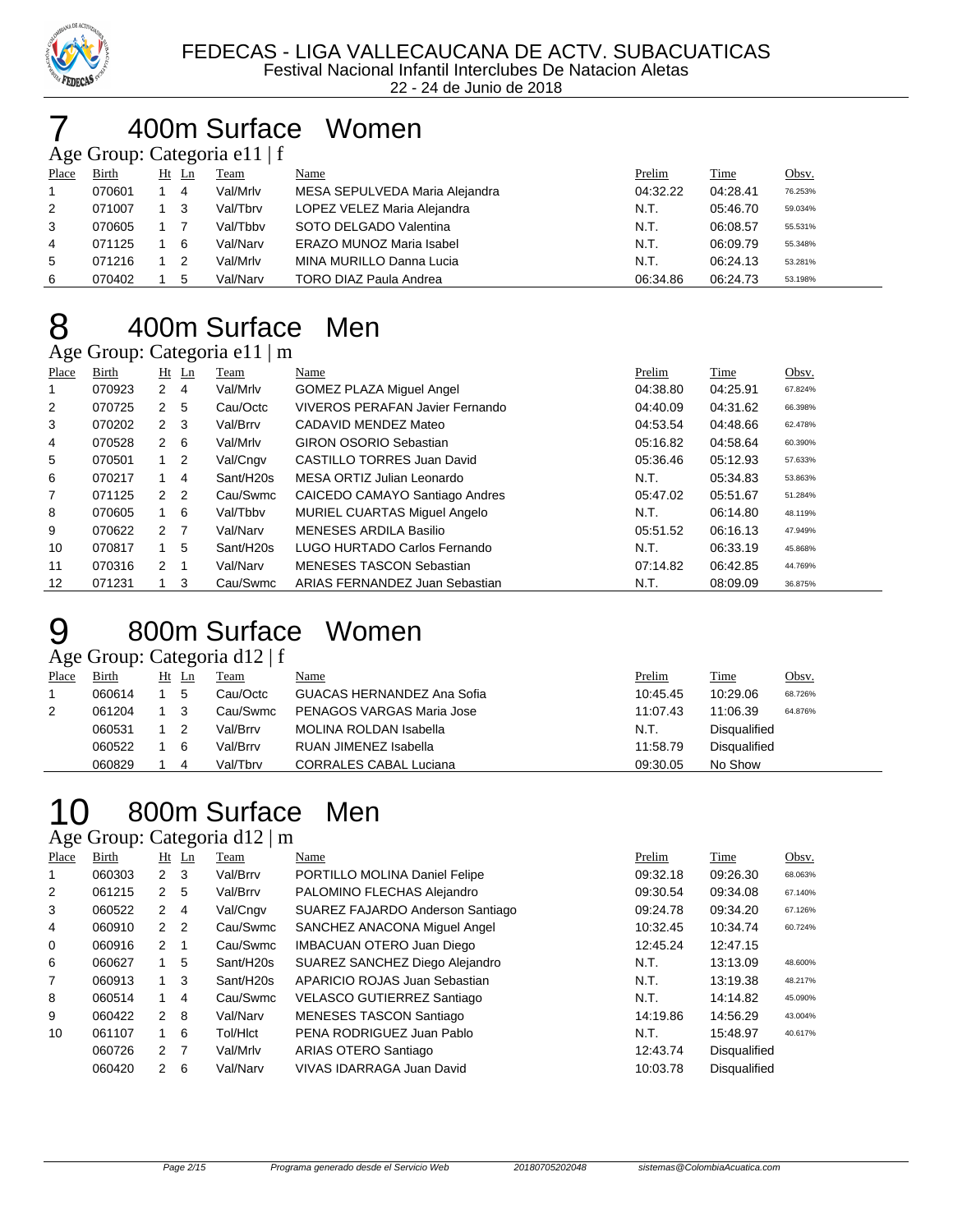

22 - 24 de Junio de 2018

Continuing... Event: 12 4x50m BiAletas/BiFins Age Group: CATEGORIA E10-11 | X

#### 12 4x50m BiAletas/BiFins Mixed  $A = 2.0$   $\mu$ : Categoria e10-11 | x

|              | $\Delta$ ge Oroup. Categoria eto-11   $\Delta$ |    |    |             |                                                                                            |          |             |          |        |  |  |  |
|--------------|------------------------------------------------|----|----|-------------|--------------------------------------------------------------------------------------------|----------|-------------|----------|--------|--|--|--|
| <b>Place</b> | Birth                                          | Ht | Ln | <b>Team</b> | Name                                                                                       | Prelim   | T.1th.Relay | T.Team   | Obsv.  |  |  |  |
| 1            | RX00001                                        |    | 4  | Val/Mrlv    | E10f Gomez Isabella<br>E11f Mesa Maria<br>E11m Giron Sebastian<br>E11m Gomez Miguel        | 02:00.60 | N.T.        | 01:58.16 | 0.000% |  |  |  |
| 2            | RX00006                                        |    | 5  | Val/Tbby    | E11f Soto Valentina<br>E10m Gonzalez Santiago<br>F09f Bonilla Michel<br>E11m Muriel Miguel | N.T.     | N.T.        | 02:08.64 | 0.000% |  |  |  |
| 3            | RX00007                                        |    | 3  | Val/Narv    | E11f Toro Paula<br>E11f Erazo Maria<br>E10m Velasco Andres<br>E11m Meneses Basilio         | N.T.     | N.T.        | 02:09.77 | 0.000% |  |  |  |

#### 13 4x50m BiAletas/BiFins Mixed

Age Group: Categoria d12 | x<br>Place Birth Ht Ln Team Place Birth Ht Ln Team Name Prelim T.1th.Relay T.Team Obsv.

| 1 iacc | Du ur   | $\overline{111}$ | $\overline{\phantom{0}}$ | Team     | $1$ value                                                                               | $11$ Chini | 1.1 <i>un.vol.</i> | $1.1$ cann | $\overline{\mathbf{v}}$ |
|--------|---------|------------------|--------------------------|----------|-----------------------------------------------------------------------------------------|------------|--------------------|------------|-------------------------|
| 1      | RX00004 |                  | 4                        | Cau/Octc | D12f Guacas Ana<br>D12m Rosero Juan<br>D12f Burbano Maria<br>D12m Ovalle Juan           | 02:02.51   | N.T.               | 02:02.11   | 0.000%                  |
| 2      | RX00005 | $\blacksquare$   | 5                        | Cau/Swmc | F08f Sanchez Sara<br>D12m Sanchez Miguel<br>D12m Velasco Santiago<br>D12f Penagos Maria | N.T.       | N.T.               | 02:20.24   | 0.000%                  |

#### 14 25m Superficie/25m Surface Women

|       |        |                 | Age Group: Categoria f08   f |                                |        |          |        |
|-------|--------|-----------------|------------------------------|--------------------------------|--------|----------|--------|
| Place | Birth  | Ht Ln           | Team                         | <u>Name</u>                    | Prelim | Time     | Obsv.  |
|       | 100623 | $1\overline{5}$ | Cau/Swmc                     | SANCHEZ ANACONA Sara Valentina | N.T.   | 00:20.88 | 0.000% |
|       | 100524 | $1\quad 4$      | Tol/Hlct                     | SANTANILLA ALARCON Karen Sofia | N.T.   | 00:21.27 | 0.000% |

#### 15 25m Superficie/25m Surface Men

|             | Age Group: Categoria f08   m |       |  |          |                          |               |             |        |  |  |  |  |
|-------------|------------------------------|-------|--|----------|--------------------------|---------------|-------------|--------|--|--|--|--|
| Place Birth |                              | Ht Ln |  | Team     | <u>Name</u>              | <u>Prelim</u> | <b>Time</b> | Obsv.  |  |  |  |  |
|             | 100724                       |       |  | Val/Cngv | ECHAVARRIA DUARTE Jacobo | N.T.          | 00:17.84    | 0.000% |  |  |  |  |

#### 16 25m Superficie/25m Surface Women

Age Group: Categoria f09 | f

| Place | Birth  | Ht Ln | Team     | Name                       | <u>Prelim</u> | Time     | Obsv.  |
|-------|--------|-------|----------|----------------------------|---------------|----------|--------|
|       | 090827 |       | Val/Mrlv | NINO PINZON Sara Yalena    | 00:14.18      | 00:15.05 | 0.000% |
| 2     | 090521 |       | Val/Cngv | VERGEL ESPINOSA Maria Jose | 00:17.98      | 00:18.82 | 0.000% |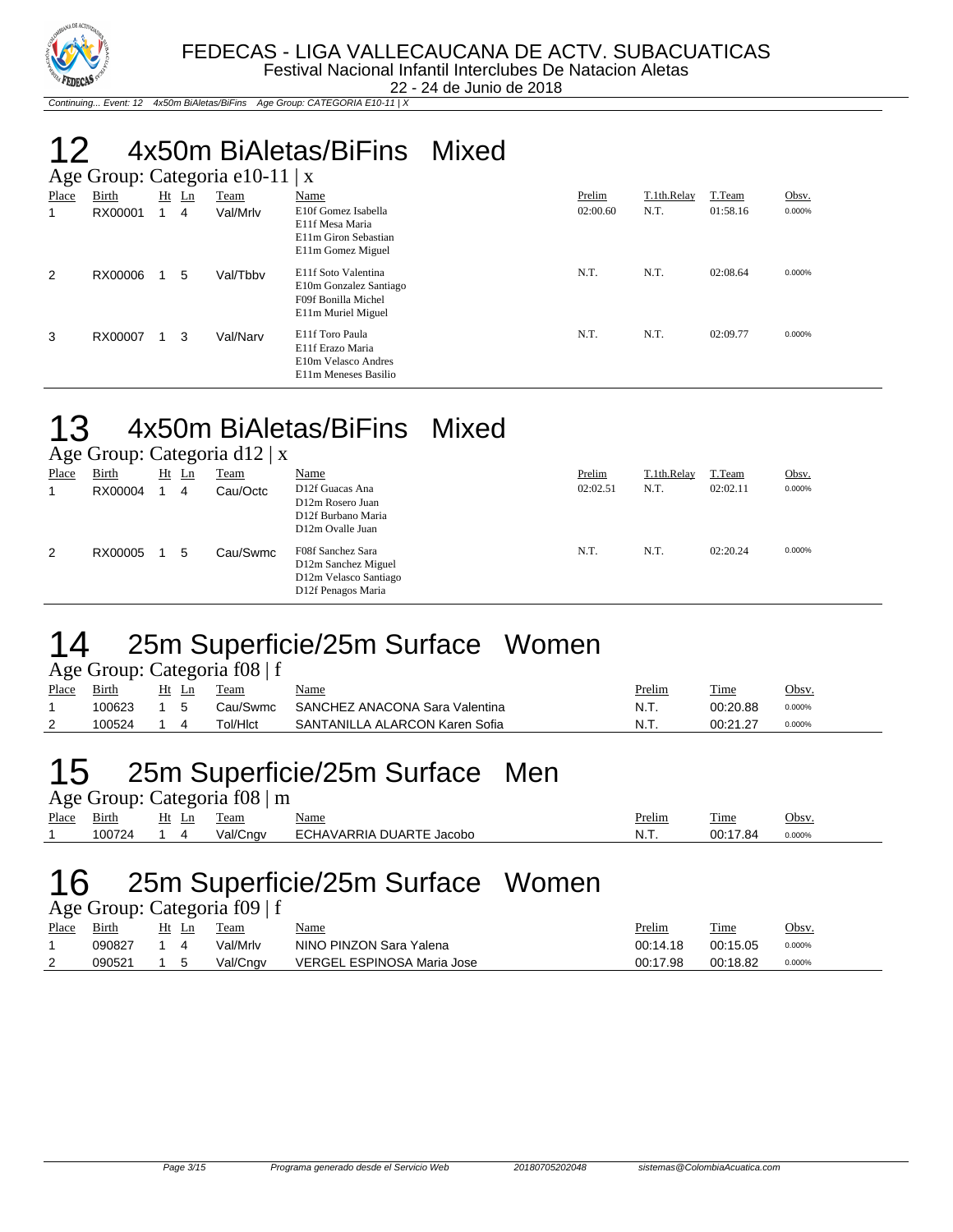

#### 25m Superficie/25m Surface Men

|       | Age Group: Categoria f09   m |                          |          |                        |          |          |        |  |  |  |  |  |  |
|-------|------------------------------|--------------------------|----------|------------------------|----------|----------|--------|--|--|--|--|--|--|
| Place | Birth                        | Ht Ln                    | Team     | <u>Name</u>            | Prelim   | Time     | Obsv.  |  |  |  |  |  |  |
|       | 091005                       | $\boldsymbol{\varDelta}$ | Cau/Swmc | PAZ VELASCO Juan Pablo | 00:16.42 | 00:17.08 | 0.000% |  |  |  |  |  |  |
|       | 090217                       | h                        | Tol/HIct | PENALOZA MORERA Lucas  | N.T.     | 00:18.98 | 0.000% |  |  |  |  |  |  |

#### 50m Surface Women

Age Group: Categoria e10 | f

| ັ     |        |    | ັ  |          |                                  |          |          |         |
|-------|--------|----|----|----------|----------------------------------|----------|----------|---------|
| Place | Birth  | Ht | Ln | Team     | Name                             | Prelim   | Time     | Obsv.   |
|       | 080124 |    | 4  | Val/Cngv | LOPEZ PASTRANA Sara              | 00:25.50 | 00:25.90 | 67.683% |
| 2     | 080501 |    | 6  | Val/Mrlv | <b>GOMEZ PITO Isabella</b>       | 00:30.44 | 00:27.52 | 63.699% |
| 3     | 080305 |    | 5  | Val/Mrlv | PAJA CHICUE Sofia                | 00:29.42 | 00:29.21 | 60.014% |
| 4     | 080804 |    |    | Val/Narv | RODRIGUEZ GIRALDO Sofia          | 00:34.99 | 00:30.21 | 58.027% |
| 5     | 080601 |    |    | Val/Tbrv | ROSERO CORDOBA Sara Cristina     | 00:30.01 | 00:30.93 | 56.676% |
| 6     | 081003 |    |    | Tol/HIct | SANTANILLA BARBOSA Laura Ktalina | N.T.     | 00:41.52 | 42.221% |

#### 50m Surface Men

Age Group: Categoria e10 | m

| Place | Birth  | Ht Ln | Team     | <u>Name</u>                     | Prelim   | Time                | <u>Obsv.</u> |
|-------|--------|-------|----------|---------------------------------|----------|---------------------|--------------|
|       | 080430 | 4     | Val/Narv | <b>VELASCO BERMUDEZ Andres</b>  | 00:34.67 | 00:30.28            | 49.538%      |
| 2     | 081225 |       | Val/Brrv | <b>RUALES MELO Felipe</b>       | N.T.     | 00:34.21            | 43.847%      |
| 3     | 080504 | - 3   | Cau/Swmc | ROJAS CANENCIO Juan Jose        | 00:36.30 | 00:34.86            | 43.029%      |
| 4     | 080509 | - 6   | Tol/HIct | MARTINEZ CHAVEZ Andres Santiago | N.T.     | 00:40.64            | 36.909%      |
|       | 081112 | 5     | Val/Mrlv | COOPER GIRALDO Jacobo           | 00:35.46 | <b>Disqualified</b> |              |

#### 50m Surface Women

Age Group: Categoria e11 | f

| Place | <b>Birth</b> | $Ht$ Ln |    | Team     | Name                            | Prelim   | Time     | Obsv.   |
|-------|--------------|---------|----|----------|---------------------------------|----------|----------|---------|
|       | 070601       |         | -4 | Val/Mrlv | MESA SEPULVEDA Maria Alejandra  | 00:27.15 | 00:26.42 | 66.351% |
| 2     | 070402       |         | 5  | Val/Narv | TORO DIAZ Paula Andrea          | 00:27.89 | 00:27.70 | 63.285% |
| 3     | 071216       |         | 2  | Val/Mrlv | MINA MURILLO Danna Lucia        | N.T.     | 00:33.14 | 52.897% |
| 4     | 071007       |         | 3  | Val/Tbrv | LOPEZ VELEZ Maria Alejandra     | 00:34.23 | 00:34.36 | 51.019% |
| 5     | 071125       |         | 6  | Val/Narv | <b>ERAZO MUNOZ Maria Isabel</b> | N.T.     | 00:35.89 | 48.844% |

## 50m Surface Men

Age Group: Categoria e11 | m

| ب              |              | ت              |             |                                        | Prelim   |             |         |
|----------------|--------------|----------------|-------------|----------------------------------------|----------|-------------|---------|
| Place          | <b>Birth</b> | $Ht$ Ln        | <b>Team</b> | <b>Name</b>                            |          | <b>Time</b> | Obsv.   |
|                | 070725       | 5              | Cau/Octc    | <b>VIVEROS PERAFAN Javier Fernando</b> | 00:26.06 | 00:24.67    | 60.803% |
| $\overline{2}$ | 070923       | 4              | Val/Mrlv    | <b>GOMEZ PLAZA Miguel Angel</b>        | 00:25.96 | 00:25.76    | 58.230% |
| 3              | 070202       | - 3            | Val/Brrv    | CADAVID MENDEZ Mateo                   | 00:26.60 | 00:25.91    | 57.893% |
| 4              | 070501       | - 6            | Val/Cngv    | <b>CASTILLO TORRES Juan David</b>      | 00:27.42 | 00:27.60    | 54.348% |
| 5              | 071125       | $\overline{2}$ | Cau/Swmc    | CAICEDO CAMAYO Santiago Andres         | 00:28.67 | 00:28.95    | 51.813% |
| 6              | 070316       |                | Val/Narv    | <b>MENESES TASCON Sebastian</b>        | 00:39.94 | 00:36.08    | 41.574% |
|                | 071231       |                | Cau/Swmc    | ARIAS FERNANDEZ Juan Sebastian         | N.T.     | 00:45.87    | 32.701% |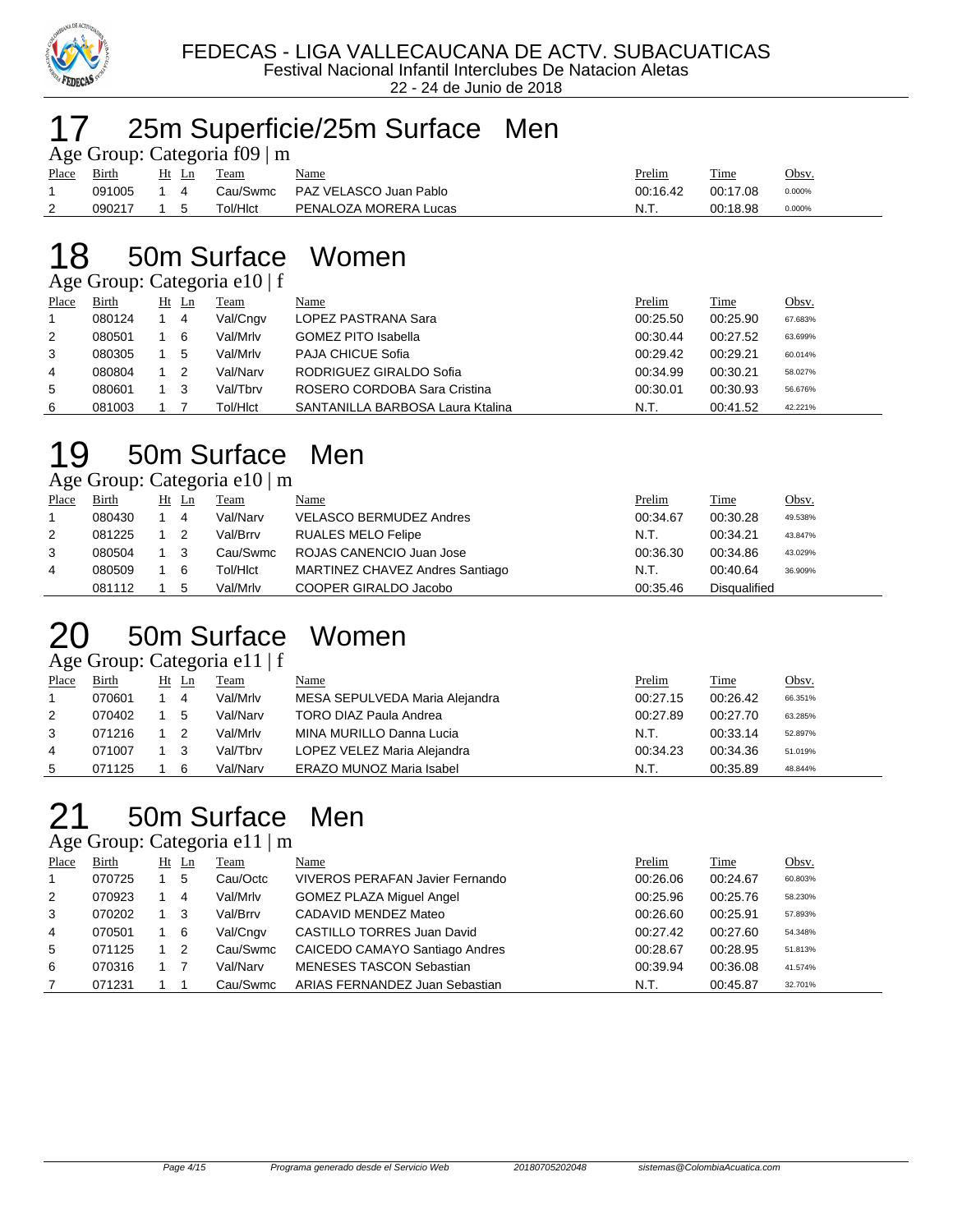

#### 50m Surface Women  $G$ roup: Categoria d12 | f

| $\frac{1}{2}$ Sec Oroup. Calce Original GTZ   1 |  |  |                        |                               |          |          |              |  |  |  |  |  |
|-------------------------------------------------|--|--|------------------------|-------------------------------|----------|----------|--------------|--|--|--|--|--|
| Birth                                           |  |  | Team                   | Name                          | Prelim   | Time     | <u>Obsv.</u> |  |  |  |  |  |
| 060829                                          |  |  | Val/Tbrv               | <b>CORRALES CABAL Luciana</b> | 00:24.74 | 00:24.73 | 70.886%      |  |  |  |  |  |
| 061204                                          |  |  | Cau/Swmc               | PENAGOS VARGAS Maria Jose     | 00:26.88 | 00:25.11 | 69.813%      |  |  |  |  |  |
| 060522                                          |  |  | Val/Brrv               | RUAN JIMENEZ Isabella         | 00:28.07 | 00:26.09 | 67.190%      |  |  |  |  |  |
| 060614                                          |  |  | Cau/Octc               | GUACAS HERNANDEZ Ana Sofia    | 00:27.17 | 00:26.67 | 65.729%      |  |  |  |  |  |
|                                                 |  |  | Ht Ln<br>4<br>-5<br>-6 |                               |          |          |              |  |  |  |  |  |

## 23 50m Surface Men

Age Group: Categoria d12 | m

| <b>Place</b>   | Birth  |                      | $Ht$ Ln        | Team     | Name                              | Prelim   | <b>Time</b> | Obsv.   |
|----------------|--------|----------------------|----------------|----------|-----------------------------------|----------|-------------|---------|
|                | 060303 | $\mathbf{2}^{\circ}$ | $\overline{4}$ | Val/Brrv | PORTILLO MOLINA Daniel Felipe     | 00:23.52 | 00:23.65    | 63.425% |
| 2              | 060910 | $2 \quad 3$          |                | Cau/Swmc | SANCHEZ ANACONA Miguel Angel      | 00:23.72 | 00:23.90    | 62.762% |
| 3              | 060522 | 2 5                  |                | Val/Cngv | SUAREZ FAJARDO Anderson Santiago  | 00:23.68 | 00:24.14    | 62.138% |
| 4              | 061215 | 2 <sub>2</sub>       |                | Val/Brrv | PALOMINO FLECHAS Alejandro        | 00:27.86 | 00:26.34    | 56.948% |
| 5              | 060420 | $2 \quad 6$          |                | Val/Narv | VIVAS IDARRAGA Juan David         | 00:27.09 | 00:27.00    | 55.556% |
| 0              | 060623 |                      | 5              | Cau/Octc | ROSERO CASTRO Juan Camilo         | 00:27.36 | 00:27.36    |         |
| $\overline{7}$ | 060726 | 2 <sub>7</sub>       |                | Val/Mrlv | ARIAS OTERO Santiago              | 00:27.87 | 00:27.45    | 54.645% |
| $\mathbf 0$    | 060916 | $2 \quad 1$          |                | Cau/Swmc | <b>IMBACUAN OTERO Juan Diego</b>  | 00:32.89 | 00:29.62    |         |
| 9              | 060422 | $2 \quad 8$          |                | Val/Narv | <b>MENESES TASCON Santiago</b>    | N.T.     | 00:35.38    | 42.397% |
| 10             | 060514 |                      | -4             | Cau/Swmc | <b>VELASCO GUTIERREZ Santiago</b> | N.T.     | 00:37.50    | 40.000% |
| 11             | 061107 |                      | 3              | Tol/HIct | PENA RODRIGUEZ Juan Pablo         | N.T.     | 00:37.72    | 39.767% |

### 26 400m BiFins Women

|       | Age Group: Categoria f09   f |            |  |            |                                       |               |          |         |  |  |  |  |
|-------|------------------------------|------------|--|------------|---------------------------------------|---------------|----------|---------|--|--|--|--|
| Place | Birth                        |            |  | Ht Ln Team | <u>Name</u>                           | <u>Prelim</u> | Time     | Obsv.   |  |  |  |  |
|       | 090505                       | $1\quad 4$ |  | Val/Tbbv   | <b>BONILLA CORRALES Michel Andrea</b> | -N.T.         | 05:55.13 | 67.640% |  |  |  |  |

## 27 400m BiFins Men

| Age Group: Categoria $f09 \mid m$ |              |     |       |             |                                      |               |          |         |  |  |  |
|-----------------------------------|--------------|-----|-------|-------------|--------------------------------------|---------------|----------|---------|--|--|--|
| Place                             | <b>Birth</b> |     | Ht Ln | <b>Team</b> | Name                                 | <b>Prelim</b> | Time     | Obsv.   |  |  |  |
|                                   | 090226       | 1 5 |       | Val/Tbby    | <b>VELEZ PONCE Samuel</b>            | N.T.          | 05:43.10 | 65.141% |  |  |  |
|                                   | 090127       |     |       | Tol/HIct    | <b>RINCON SALIVE Santiago Andres</b> | 06:20.83      | 06:07.24 | 60.859% |  |  |  |

### 28 400m BiFins Women

|       | Age Group: Categoria e10   f |       |          |                              |               |          |         |  |  |  |  |
|-------|------------------------------|-------|----------|------------------------------|---------------|----------|---------|--|--|--|--|
| Place | Birth                        | Ht Ln | Team     | <b>Name</b>                  | <u>Prelim</u> | Time     | Obsv.   |  |  |  |  |
|       | 080601                       |       | Val/Tbrv | ROSERO CORDOBA Sara Cristina | 06:15.26      | 06:07.10 | 65.434% |  |  |  |  |

## 29 400m BiFins Men

Age Group: Categoria e10 | m

| Place | <b>Birth</b> | Ht Ln | Team     | Name                            | Prelim   | Time     | Obsv.   |
|-------|--------------|-------|----------|---------------------------------|----------|----------|---------|
|       | 080318       | 4     | Cau/Octc | NOGUERA MESIAS Julian Camilo    | 05:59.68 | 05:45.49 | 64.691% |
|       | 080705       |       | Val/Tbby | GONZALEZ MENDEZ Santiago        | N.T.     | 05:46.30 | 64.539% |
|       | 081225       | 6     | Val/Brrv | RUALES MELO Felipe              | N.T.     | 06:01.15 | 61.886% |
|       | 080509       | 5     | Tol/HIct | MARTINEZ CHAVEZ Andres Santiago | 06:06.85 | 06:20.26 | 58.776% |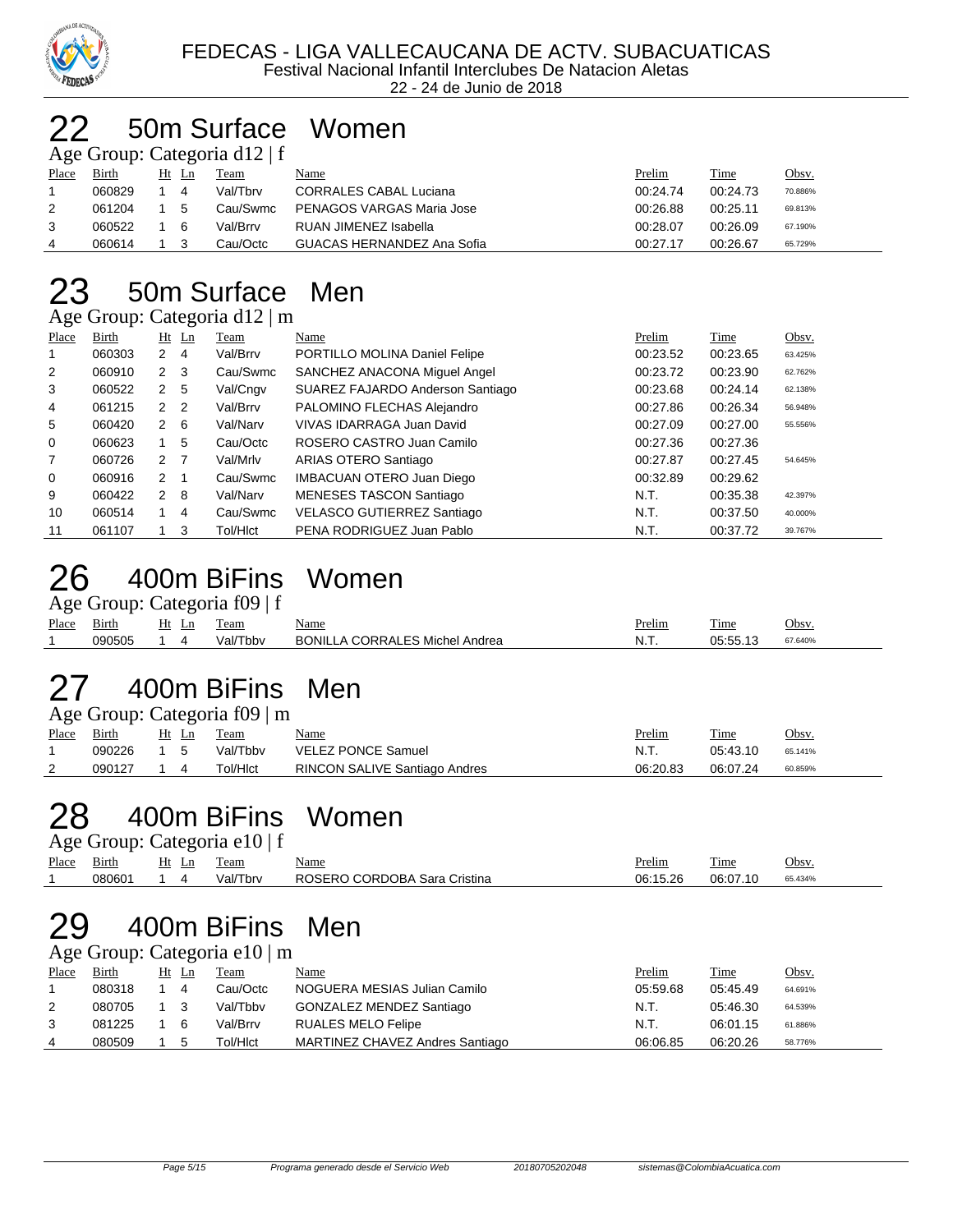

#### 400m BiFins Women  $\sum$ nup: Categoria e11 | f

|       |        |             |       | $\Delta$ gu Oroup. Catugoria Ur $\pm$ |                          |          |          |         |
|-------|--------|-------------|-------|---------------------------------------|--------------------------|----------|----------|---------|
| Place | Birth  |             | Ht Ln | Team                                  | <u>Name</u>              | Prelim   | Time     | Obsv.   |
|       | 070605 |             | - 5   | Val/Tbby                              | SOTO DELGADO Valentina   | - N.T.   | 05:24.72 | 73.975% |
|       | 070402 | $1 \quad 4$ |       | Val/Narv                              | TORO DIAZ Paula Andrea   | 05:46.51 | 05:41.91 | 70.255% |
|       | 071125 |             |       | Val/Narv                              | ERAZO MUNOZ Maria Isabel | .N.T     | 06:05.29 | 65.759% |

#### 400m BiFins Men

Age Group: Categoria e11 | m

| ے              |        |                | ັ              |           |                                   |          |          |         |
|----------------|--------|----------------|----------------|-----------|-----------------------------------|----------|----------|---------|
| Place          | Birth  |                | $Ht$ Ln        | Team      | Name                              | Prelim   | Time     | Obsv.   |
| -1             | 070202 | 2              | 4              | Val/Brrv  | CADAVID MENDEZ Mateo              | 04:57.84 | 04:57.06 | 75.237% |
| 2              | 070501 | $\mathbf{2}$   | - 6            | Val/Cngv  | <b>CASTILLO TORRES Juan David</b> | 05:26.16 | 04:58.82 | 74.794% |
| 3              | 070217 | 2              | 5              | Sant/H20s | MESA ORTIZ Julian Leonardo        | 05:07.31 | 05:01.07 | 74.235% |
| 4              | 070528 |                | 5              | Val/Mrlv  | <b>GIRON OSORIO Sebastian</b>     | N.T.     | 05:12.33 | 71.559% |
| 5              | 070605 |                | - 3            | Val/Tbby  | MURIEL CUARTAS Miguel Angelo      | N.T.     | 05:22.98 | 69.199% |
| 6              | 070327 | 2 <sub>7</sub> |                | Cau/Octc  | MENESES MORA Juan Jose            | 06:27.30 | 05:30.23 | 67.680% |
| $\overline{7}$ | 070622 | 2              | - 3            | Val/Narv  | <b>MENESES ARDILA Basilio</b>     | 05:20.50 | 05:36.79 | 66.362% |
| 8              | 070817 | 2              | $\overline{2}$ | Sant/H20s | LUGO HURTADO Carlos Fernando      | 06:17.35 | 06:02.84 | 61.597% |
| 9              | 070316 |                | 4              | Val/Narv  | <b>MENESES TASCON Sebastian</b>   | 06:57.61 | 06:17.82 | 59.155% |

## 400m BiFins Women

Age Group: Categoria d12 | f

|       |        | -        |          |                                     |          |          |         |
|-------|--------|----------|----------|-------------------------------------|----------|----------|---------|
| Place | Birth  | Ht<br>Ln | Team     | <u>Name</u>                         | Prelim   | Time     | Obsv.   |
|       | 060522 | 4        | Val/Brrv | RUAN JIMENEZ Isabella               | 05:17.77 | 05:06.06 | 78.485% |
|       | 060408 | .5       | Cau/Octc | <b>BURBANO BOLANOS Maria Monica</b> | 05:20.63 | 05:30.40 | 72.703% |
|       | 060531 |          | Val/Brrv | MOLINA ROLDAN Isabella              | N.T      | 05:38.47 | 70.969% |
|       |        |          |          |                                     |          |          |         |

## 400m BiFins Men

Age Group: Categoria d12 | m

| Place        | <b>Birth</b> | $Ht$ Ln | <b>Team</b>           | Name                             | Prelim   | <b>Time</b>         | Obsv.   |
|--------------|--------------|---------|-----------------------|----------------------------------|----------|---------------------|---------|
| $\mathbf{1}$ | 060420       | 5       | Val/Narv              | VIVAS IDARRAGA Juan David        | 05:11.82 | 04:53.01            | 76.277% |
| 2            | 060910       | 3       | Cau/Swmc              | SANCHEZ ANACONA Miguel Angel     | 05:17.97 | 05:12.78            | 71.456% |
| 3            | 060913       | 2       | Sant/H <sub>20s</sub> | APARICIO ROJAS Juan Sebastian    | 05:22.38 | 05:19.46            | 69.962% |
| 4            | 060627       |         | Sant/H20s             | SUAREZ SANCHEZ Diego Alejandro   | 05:29.14 | 05:31.74            | 67.372% |
| 5            | 060916       |         | Cau/Swmc              | <b>IMBACUAN OTERO Juan Diego</b> | 05:41.07 | 05:33.07            | 67.103% |
| 6            | 060422       | -8      | Val/Narv              | MENESES TASCON Santiago          | N.T.     | 06:53.98            | 53.988% |
|              | 060530       | 4       | Cau/Octc              | OVALLE OSSA Juan Esteban         | 05:10.40 | Disqualified        |         |
|              | 060623       | 6       | Cau/Octc              | ROSERO CASTRO Juan Camilo        | 05:18.56 | <b>Disqualified</b> |         |

## 4x100m Surface Women

#### Age Group: Categoria e10 | f

| Place | Birth   | Ht | Ln | Team     | <b>Name</b>         | Prelim | T.1th.Relav | T.Team   | Obsv.   |
|-------|---------|----|----|----------|---------------------|--------|-------------|----------|---------|
|       | RF00002 |    |    | Val/Mrlv | E10f Gomez Isabella | N.T.   | 01:00.07    | 04:13.84 | 63.375% |
|       |         |    |    |          | E11f Mina Danna     |        |             |          |         |
|       |         |    |    |          | E10f Paja Sofia     |        |             |          |         |
|       |         |    |    |          | E11f Mesa Maria     |        |             |          |         |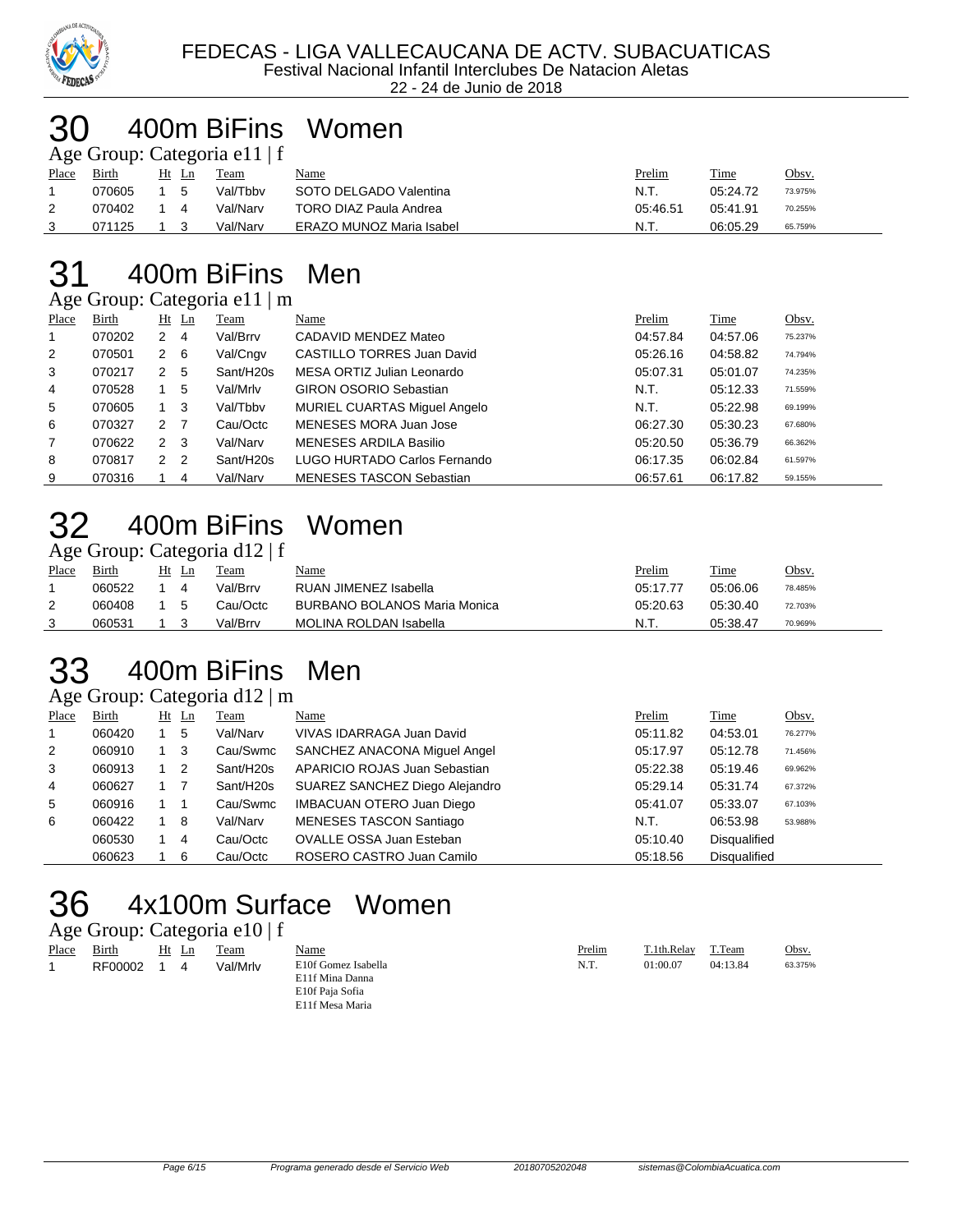

22 - 24 de Junio de 2018

Continuing... Event: 39 4x100m Surface Age Group: CATEGORIA D12 | M

### 39 4x100m Surface Men

|                | Age Group: Categoria d12   m |  |         |          |                                                                                                      |        |             |          |         |  |  |
|----------------|------------------------------|--|---------|----------|------------------------------------------------------------------------------------------------------|--------|-------------|----------|---------|--|--|
| Place          | Birth                        |  | $Ht$ Ln | Team     | Name                                                                                                 | Prelim | T.1th.Relay | T.Team   | Obsv.   |  |  |
| 1              | RM00009                      |  | 5       | Val/Mrlv | E11m Giron Sebastian<br>E10m Cooper Jacobo<br>D12m Arias Santiago<br>E11m Gomez Miguel               | N.T.   | 01:05.11    | 04:21.69 | 53.693% |  |  |
| $\overline{2}$ | RM00008                      |  | 4       | Cau/Swmc | E11m Caicedo Santiago<br>D <sub>12</sub> m Imbacuan Juan<br>F09m Paz Juan<br>D12m Sanchez Miguel     | N.T.   | 01:11.59    | 04:36.10 | 50.891% |  |  |
| 3              | RM00010                      |  | 3       | Val/Narv | E11m Meneses Basilio<br>E10m Velasco Andres<br>D <sub>12</sub> m Meneses Santiago<br>D12m Vivas Juan | N.T.   | 01:18.25    | 05:23.61 | 43.420% |  |  |

#### 40 50m BiFins Women

| Age Group: Categoria f08   f |  |
|------------------------------|--|
|                              |  |

|       |        |       | $\frac{1}{2}$ Solvap: Categoria 100   1 |                                |        |          |              |
|-------|--------|-------|-----------------------------------------|--------------------------------|--------|----------|--------------|
| Place | Birth  | Ht Ln | Team                                    | <u>Name</u>                    | Prelim | Time     | <u>Obsv.</u> |
|       | 100524 |       | ⊤ol/Hlct                                | SANTANILLA ALARCON Karen Sofia | N.T.   | 00:43.20 | 52.407%      |
|       | 100623 |       | Cau/Swmc                                | SANCHEZ ANACONA Sara Valentina | N.T.   | 00:44.92 | 50.401%      |
|       |        |       |                                         |                                |        |          |              |

#### 41 50m BiFins Men

|       | Age Group: Categoria f08   m |       |  |          |                          |               |          |         |  |  |  |  |
|-------|------------------------------|-------|--|----------|--------------------------|---------------|----------|---------|--|--|--|--|
| Place | <b>Birth</b>                 | Ht Ln |  | Team     | Name                     | <u>Prelim</u> | Time     | Obsv.   |  |  |  |  |
|       | 100724                       |       |  | Val/Cngv | ECHAVARRIA DUARTE Jacobo | N.T.          | 00:37.46 | 51.842% |  |  |  |  |

## 42 50m BiFins Women

Age Group: Categoria f09 | f

| Place | Birth  | Ht | Ln | Team     | Name                                  | Prelim   | Time     | Obsv.   |
|-------|--------|----|----|----------|---------------------------------------|----------|----------|---------|
|       | 090827 |    |    | Val/Mrlv | NINO PINZON Sara Yalena               | 00:32.73 | 00:33.37 | 67.845% |
|       | 090505 |    |    | Val/Tbbv | <b>BONILLA CORRALES Michel Andrea</b> | N.T.     | 00:36.23 | 62.490% |
|       | 090521 |    |    | Val/Cngv | VERGEL ESPINOSA Maria Jose            | 00:36.50 | 00:38.40 | 58.958% |

## 43 50m BiFins Men

Age Group: Categoria f09 | m

| Place | <b>Birth</b> | Ht Ln | Team     | <u>Name</u>                   | <u>Prelim</u> | <u>Time</u> | Obsv.   |
|-------|--------------|-------|----------|-------------------------------|---------------|-------------|---------|
|       | 091005       | -4    | Cau/Swmc | PAZ VELASCO Juan Pablo        | 00:34.01      | 00:33.50    | 57.970% |
| 2     | 090127       | 5     | Tol/HIct | RINCON SALIVE Santiago Andres | 00:38.24      | 00:36.30    | 53.499% |
|       | 090226       | 6     | Val/Tbbv | <b>VELEZ PONCE Samuel</b>     | N.T.          | 00:36.61    | 53.046% |
| 4     | 090217       |       | Гоl/Hlct | PENALOZA MORERA Lucas         | N.T.          | 00:46.79    | 41.505% |
|       |              |       |          |                               |               |             |         |

#### 44 100m BiFins Women Age Group: Categoria e10 | f

| Birth  |  | Team                                | Name                                       | Prelim   | Time     | Obsv.                |
|--------|--|-------------------------------------|--------------------------------------------|----------|----------|----------------------|
| 080305 |  | Val/Mrlv                            | <b>PAJA CHICUE Sofia</b>                   | 01:13.08 |          | 69.223%              |
| 080601 |  | Val/Thrv                            | ROSERO CORDOBA Sara Cristina               | N.T.     | 01:14.00 | 66.716%              |
| 080804 |  | Val/Narv                            | RODRIGUEZ GIRALDO Sofia                    | 01:14.14 |          | 66.366%              |
|        |  | Ht Ln<br>4<br>$\overline{1}$ 3<br>5 | $1.45$ $0.04$ $\mu$ , $0.04$ $0.04$ $0.01$ |          |          | 01:11.32<br>01:14.39 |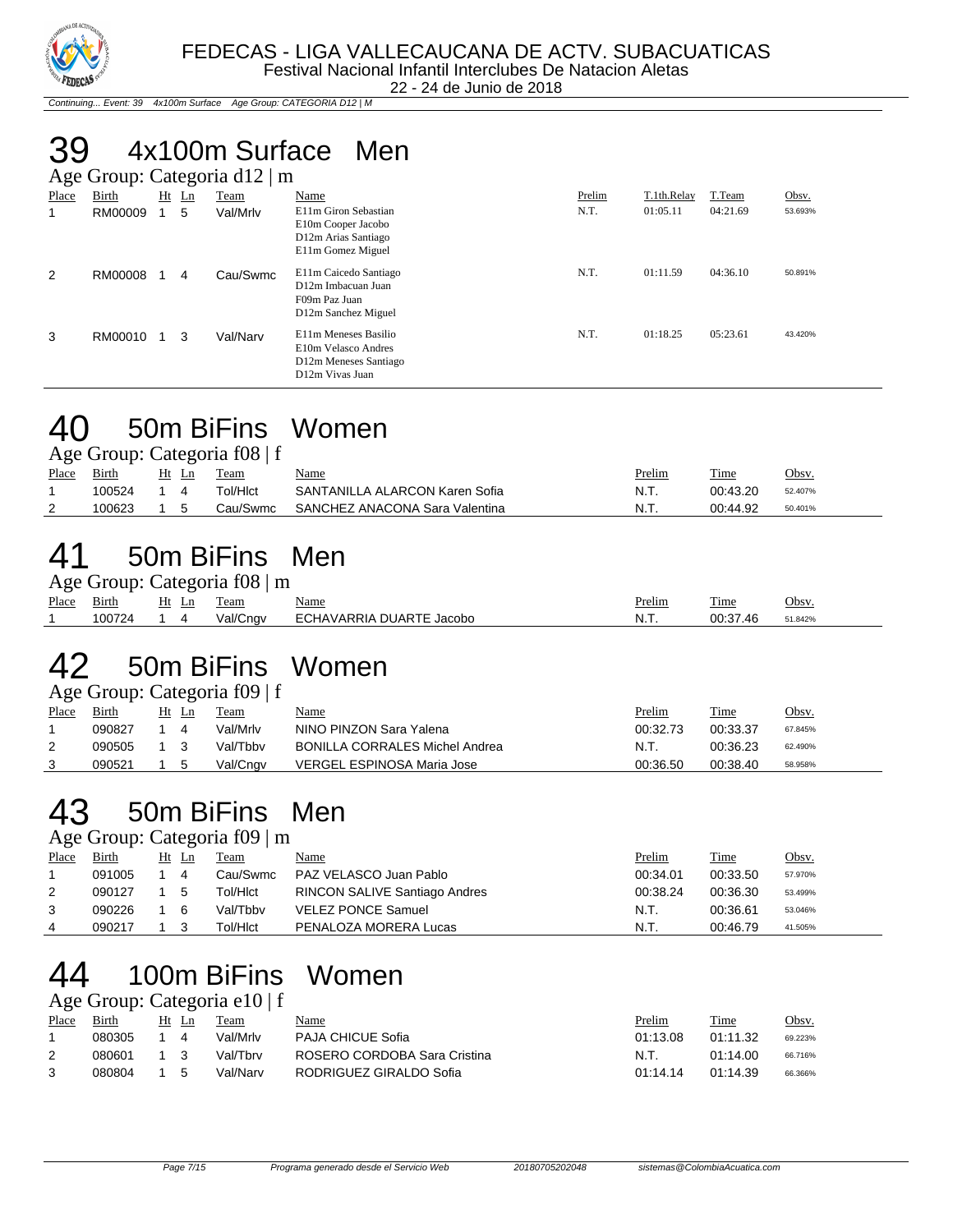

#### FEDECAS - LIGA VALLECAUCANA DE ACTV. SUBACUATICAS

Festival Nacional Infantil Interclubes De Natacion Aletas

22 - 24 de Junio de 2018

|                                                               |  |          | _____<br>_ _ _ _ _ _ _ _ _ _ _ _ _ _ _ _ _ |     |                     |  |
|---------------------------------------------------------------|--|----------|--------------------------------------------|-----|---------------------|--|
| Continuing Event: 44 100m BiFins Age Group: CATEGORIA E10   F |  |          |                                            |     |                     |  |
| 081003                                                        |  | Tol/HIct | SANTANILLA BARBOSA Laura Ktalina           | N.T | 01:39.61<br>49.563% |  |

#### 100m BiFins Men  $\frac{1}{2}$

|       | $\angle$ Age Oroup. Categoria et $\sigma$   III |    |    |          |                                 |          |             |         |  |  |  |  |
|-------|-------------------------------------------------|----|----|----------|---------------------------------|----------|-------------|---------|--|--|--|--|
| Place | Birth                                           | Ht | Ln | Team     | Name                            | Prelim   | <b>Time</b> | Obsv.   |  |  |  |  |
|       | 080318                                          |    | 5  | Cau/Octc | NOGUERA MESIAS Julian Camilo    | 01:16.31 | 01:10.26    | 62.368% |  |  |  |  |
| 2     | 080705                                          |    |    | Val/Tbby | GONZALEZ MENDEZ Santiago        | N.T.     | 01:10.64    | 62.033% |  |  |  |  |
| 3     | 081225                                          |    |    | Val/Brrv | <b>RUALES MELO Felipe</b>       | N.T.     | 01:15.04    | 58.396% |  |  |  |  |
| 4     | 080504                                          |    | 6  | Cau/Swmc | ROJAS CANENCIO Juan Jose        | N.T.     | 01:16.17    | 57.529% |  |  |  |  |
| 5     | 081112                                          |    | 3  | Val/Mrlv | COOPER GIRALDO Jacobo           | 01:23.02 | 01:16.70    | 57.132% |  |  |  |  |
| 6     | 080430                                          |    | 4  | Val/Narv | <b>VELASCO BERMUDEZ Andres</b>  | 01:14.76 | 01:16.82    | 57.042% |  |  |  |  |
|       | 080509                                          |    | າ  | Tol/HIct | MARTINEZ CHAVEZ Andres Santiago | N.T.     | 01:21.50    | 53.767% |  |  |  |  |

#### 100m BiFins Women Age Group: Categoria e11 | f

|       |        |       | $1.50$ errorp. eaconomic extractions |                                 |          |          |              |
|-------|--------|-------|--------------------------------------|---------------------------------|----------|----------|--------------|
| Place | Birth  | Ht Ln | Team                                 | Name                            | Prelim   | Time     | <u>Obsv.</u> |
|       | 070402 | 4     | Val/Narv                             | TORO DIAZ Paula Andrea          | 01:08.72 | 01:07.52 | 73.119%      |
| 2     | 071007 |       | Val/Tbrv                             | LOPEZ VELEZ Maria Alejandra     | 01:24.52 | 01:11.12 | 69.418%      |
| 3     | 071216 |       | Val/Mrlv                             | MINA MURILLO Danna Lucia        | N.T.     | 01:11.13 | 69.408%      |
| 4     | 070605 | 6     | Val/Tbby                             | SOTO DELGADO Valentina          | N.T.     | 01:12.42 | 68.172%      |
| 5     | 071125 |       | Val/Narv                             | <b>ERAZO MUNOZ Maria Isabel</b> | 01:14.07 | 01:15.21 | 65.643%      |

## 100m BiFins Men

#### Age Group: Categoria e11 | m

| ີ              |        |                |                |           |                                 |          |          |         |
|----------------|--------|----------------|----------------|-----------|---------------------------------|----------|----------|---------|
| Place          | Birth  | Ht             | $\mathbf{L}$ n | Team      | Name                            | Prelim   | Time     | Obsv.   |
| $\mathbf{1}$   | 070202 | $\mathbf{2}$   | $\mathbf{3}$   | Val/Brrv  | CADAVID MENDEZ Mateo            | 01:07.04 | 01:03.11 | 69.434% |
| 2              | 070528 | 2              | 6              | Val/Mrlv  | <b>GIRON OSORIO Sebastian</b>   | 01:09.70 | 01:03.66 | 68.834% |
| 3              | 070217 | 2              | 5              | Sant/H20s | MESA ORTIZ Julian Leonardo      | 01:06.21 | 01:04.17 | 68.287% |
| 4              | 070327 |                | 4              | Cau/Octc  | MENESES MORA Juan Jose          | N.T.     | 01:07.72 | 64.708% |
| 5              | 070605 | 1              | 5              | Val/Tbby  | MURIEL CUARTAS Miguel Angelo    | N.T.     | 01:07.80 | 64.631% |
| 6              | 070622 | 2              | 4              | Val/Narv  | <b>MENESES ARDILA Basilio</b>   | 01:06.10 | 01:09.56 | 62.996% |
| $\overline{7}$ | 070316 | 2 <sub>2</sub> |                | Val/Narv  | <b>MENESES TASCON Sebastian</b> | 01:17.76 | 01:14.65 | 58.701% |
| 8              | 070817 | 2              | - 7            | Sant/H20s | LUGO HURTADO Carlos Fernando    | 01:20.58 | 01:17.55 | 56.505% |
| 9              | 071125 | 2              | -1             | Cau/Swmc  | CAICEDO CAMAYO Santiago Andres  | 01:25.72 | 01:17.89 | 56.259% |
| 10             | 071231 |                | 3              | Cau/Swmc  | ARIAS FERNANDEZ Juan Sebastian  | N.T.     | 01:30.49 | 48.425% |

#### 100m BiFins Women

Age Group: Categoria d12 | f

|       |        |    | ຼ |          |                                     |               |          |         |
|-------|--------|----|---|----------|-------------------------------------|---------------|----------|---------|
| Place | Birth  | Ht |   | Team     | <u>Name</u>                         | <u>Prelim</u> | Time     | Obsv.   |
|       | 060522 |    |   | Val/Brrv | RUAN JIMENEZ Isabella               | 01:06.64      | 01:05.34 | 75.559% |
| 2     | 060408 |    |   | Cau/Octc | <b>BURBANO BOLANOS Maria Monica</b> | 01:06.84      | 01:07.46 | 73.184% |
|       | 060531 |    |   | Val/Brrv | <b>MOLINA ROLDAN Isabella</b>       | N.T.          | 01:10.99 | 69.545% |
|       |        |    |   |          |                                     |               |          |         |

## 100m BiFins Men

Age Group: Categoria d12 | m

| Place | Birth   |                 | Ht Ln | Team     | <u>Name</u>                   | Prelim   | Time     | Obsv.   |
|-------|---------|-----------------|-------|----------|-------------------------------|----------|----------|---------|
|       | 060303  | $\mathcal{P}^-$ |       | Val/Brrv | PORTILLO MOLINA Daniel Felipe | 00:58.80 | 00:57.03 | 76.837% |
|       | 060420. | 25              |       | Val/Narv | VIVAS IDARRAGA Juan David     | 01:00.23 | 01:01.23 | 71.566% |
|       | 060623  | 2 3             |       | Cau/Octc | ROSERO CASTRO Juan Camilo     | 01:06.74 | 01:02.31 | 70.326% |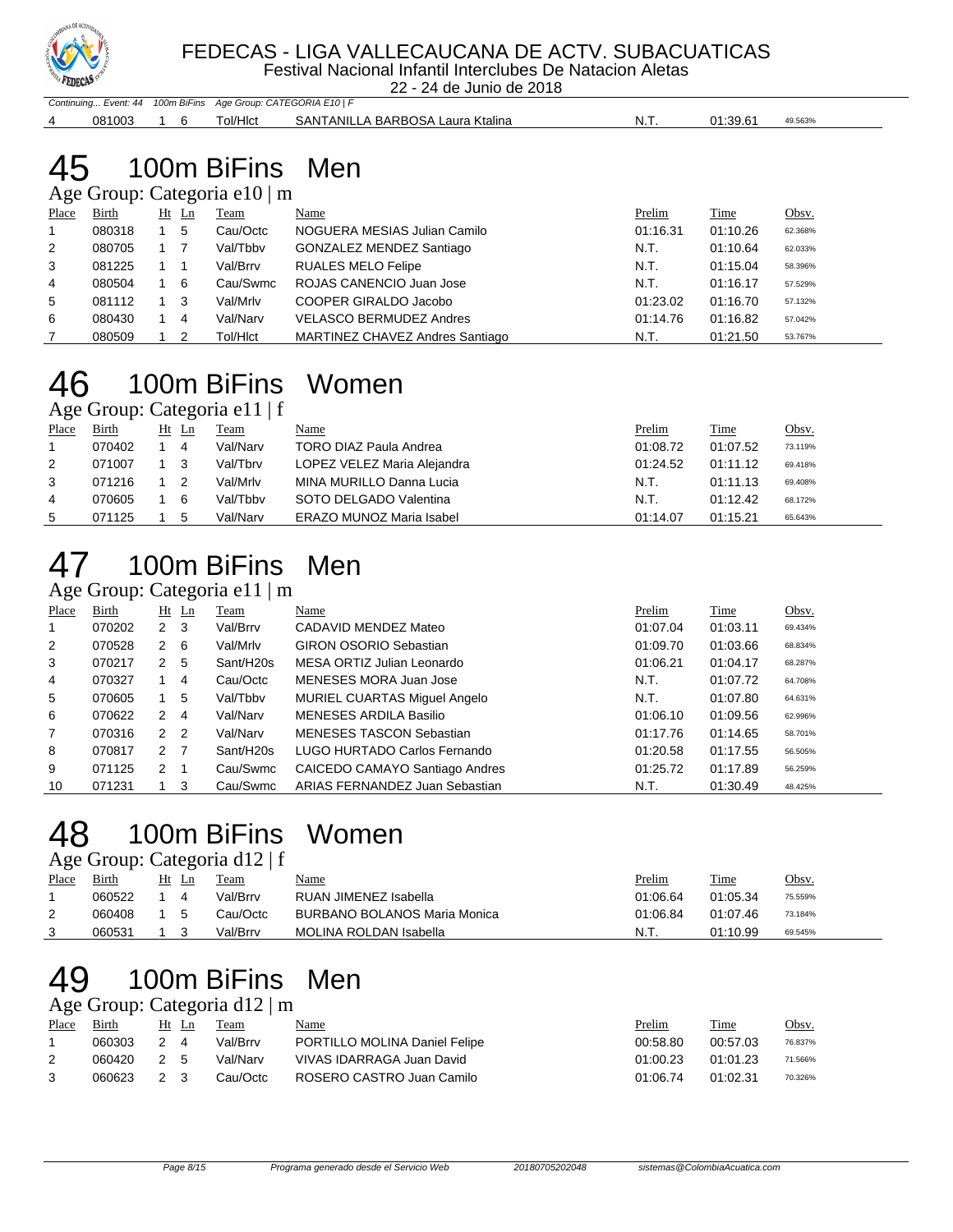

#### FEDECAS - LIGA VALLECAUCANA DE ACTV. SUBACUATICAS

Festival Nacional Infantil Interclubes De Natacion Aletas 22 - 24 de Junio de 2018

|                | Continuing Event: 49 |   |     |           | 100m BiFins Age Group: CATEGORIA D12   M |          |          |         |  |
|----------------|----------------------|---|-----|-----------|------------------------------------------|----------|----------|---------|--|
| $\overline{4}$ | 060522               | 2 |     | Val/Cngv  | SUAREZ FAJARDO Anderson Santiago         | 01:07.47 | 01:06.03 | 66.364% |  |
| 5              | 060627               | 2 | - 6 | Sant/H20s | SUAREZ SANCHEZ Diego Alejandro           | 01:06.79 | 01:06.25 | 66.143% |  |
| 6              | 060913               | 2 | - 2 | Sant/H20s | APARICIO ROJAS Juan Sebastian            | 01:07.22 | 01:06.63 | 65.766% |  |
| 7              | 060916               | 2 |     | Cau/Swmc  | <b>IMBACUAN OTERO Juan Diego</b>         | 01:10.31 | 01:07.89 | 64.546% |  |
| 8              | 061107               |   | - 3 | Tol/HIct  | PENA RODRIGUEZ Juan Pablo                | N.T.     | 01:14.26 | 59.009% |  |
| 9              | 060514               |   | 5   | Cau/Swmc  | VELASCO GUTIERREZ Santiago               | N.T.     | 01:19.06 | 55.426% |  |
| 10             | 060422               |   | 4   | Val/Narv  | MENESES TASCON Santiago                  | 01:15.86 | 01:21.96 | 53.465% |  |
| 11             | 060726               | 2 | -8  | Val/Mrlv  | ARIAS OTERO Santiago                     | 01:15.69 | 01:29.75 | 48.825% |  |

## 50 50m Surface Women

|       | Age Group: Categoria f08   f |       |          |                                |        |          |         |  |  |  |  |
|-------|------------------------------|-------|----------|--------------------------------|--------|----------|---------|--|--|--|--|
| Place | Birth                        | Ht Ln | Team     | <u>Name</u>                    | Prelim | Time     | Obsv.   |  |  |  |  |
|       | 100623                       |       | Cau/Swmc | SANCHEZ ANACONA Sara Valentina | N.T.   | 00:46.30 | 37.862% |  |  |  |  |

#### 51 50m Surface Men

|             | Age Group: Categoria f08   m |       |          |                          |               |          |         |  |  |  |  |  |
|-------------|------------------------------|-------|----------|--------------------------|---------------|----------|---------|--|--|--|--|--|
| Place Birth |                              | Ht Ln | Team     | <u>Name</u>              | <u>Prelim</u> | Time     | Obsv.   |  |  |  |  |  |
|             | 100724                       |       | Val/Cngv | ECHAVARRIA DUARTE Jacobo | N.T.          | 00:36.96 | 40.584% |  |  |  |  |  |

### 52 50m Surface Women

|       | Age Group: Categoria f09   f |  |         |          |                            |          |          |         |  |  |  |
|-------|------------------------------|--|---------|----------|----------------------------|----------|----------|---------|--|--|--|
| Place | <b>Birth</b>                 |  | $Ht$ Ln | Team     | <u>Name</u>                | Prelim   | Time     | Obsv.   |  |  |  |
|       | 090827                       |  | 4       | Val/Mrlv | NINO PINZON Sara Yalena    | 00:32.48 | 00:33.91 | 51.696% |  |  |  |
|       | 090521                       |  | - 5     | Val/Cngv | VERGEL ESPINOSA Maria Jose | 00:44.96 | 00:42.91 | 40.853% |  |  |  |

#### 53 50m Surface Men

|       | Age Group: Categoria $f09 \mid m$ |    |       |          |                                      |          |          |         |  |  |  |  |  |
|-------|-----------------------------------|----|-------|----------|--------------------------------------|----------|----------|---------|--|--|--|--|--|
| Place | Birth                             |    | Ht Ln | Team     | Name                                 | Prelim   | Time     | Obsv.   |  |  |  |  |  |
|       | 091005                            | 14 |       | Cau/Swmc | PAZ VELASCO Juan Pablo               | 00:34.90 | 00:34.57 | 43.390% |  |  |  |  |  |
|       | 090217                            |    |       | Tol/Hlct | PENALOZA MORERA Lucas                | N.T.     | 00:39.51 | 37.965% |  |  |  |  |  |
|       | 090127                            |    |       | Tol/Hlct | <b>RINCON SALIVE Santiago Andres</b> | N.T      | 00:41.84 | 35.851% |  |  |  |  |  |

#### 54 800m Surface Women  $m$ <sup>C</sup>ategoria e10 | f

|       |              |         | $\Delta g v$ Oroup. Categoria Cro   1 |                            |               |          |              |
|-------|--------------|---------|---------------------------------------|----------------------------|---------------|----------|--------------|
| Place | <b>Birth</b> | $Ht$ Ln | <b>Team</b>                           | <u>Name</u>                | <u>Prelim</u> | Time     | <u>Obsv.</u> |
|       | 080124       | - 5     | Val/Cngv                              | LOPEZ PASTRANA Sara        | N.T.          | 10:20.00 | 69.731%      |
|       | 080501       |         | Val/Mrlv                              | <b>GOMEZ PITO Isabella</b> | 10:06.58      | 10:23.07 | 69.387%      |
|       | 080305       |         | Val/Mrlv                              | <b>PAJA CHICUE Sofia</b>   | N.T.          | 10:48.02 | 66.716%      |

#### 56 800m Surface Women

Age Group: Categoria e11 | f

| $pl$ ace | $\sim$<br>Birth     | Ht<br>Ln | --<br>eam | Name                           | <sup>o</sup> relim | $\sim$<br>l'ime                                 | Obsv    |
|----------|---------------------|----------|-----------|--------------------------------|--------------------|-------------------------------------------------|---------|
|          | חממדר<br>ואו<br>uuu |          | '/al/Mrlv | Aleiandra<br>Maria<br>-MF<br>. | 09:22.60           | ∩Q∙N7<br>ິດເ<br>$\overline{\phantom{m}}$<br>.o. | 78.914% |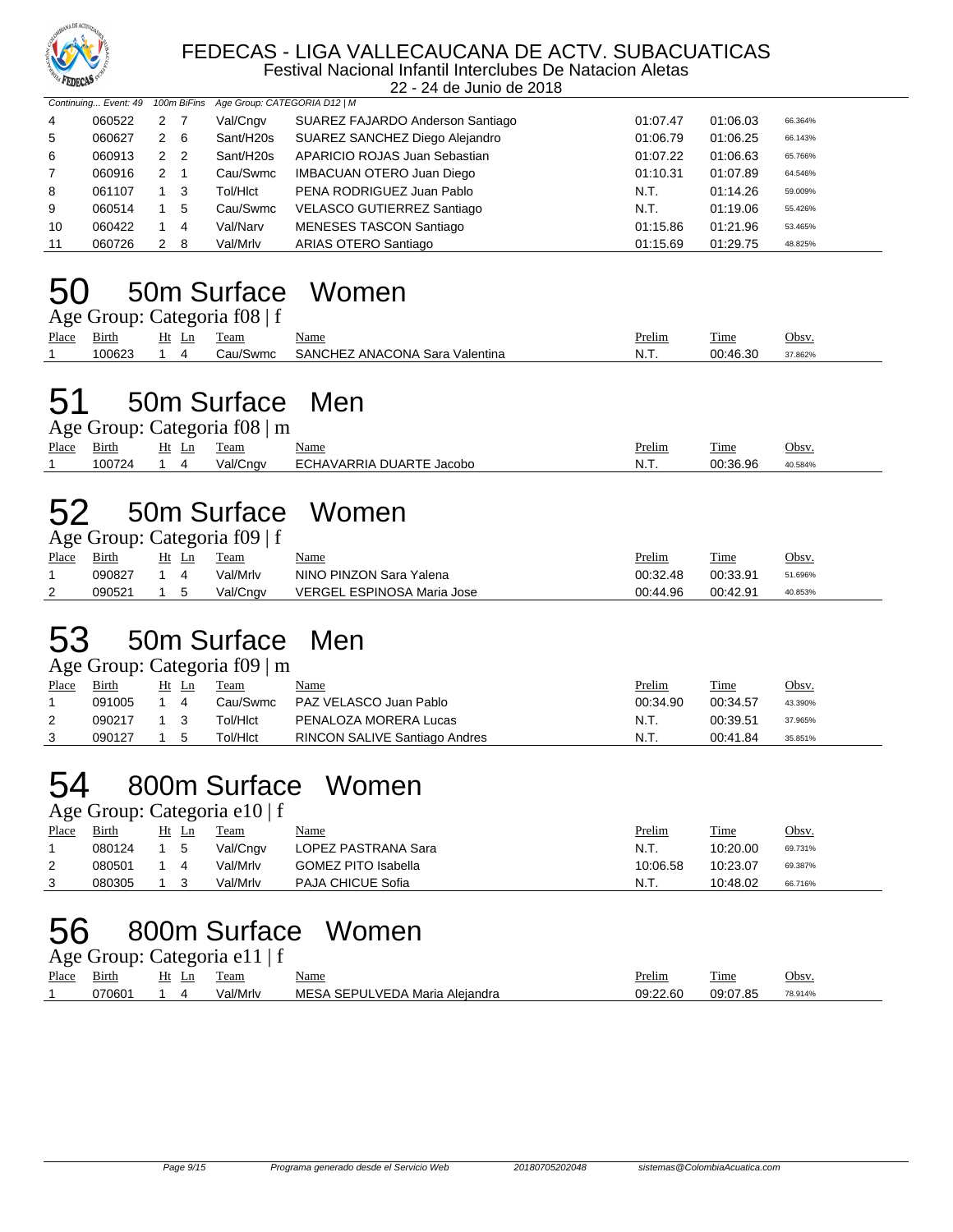

#### 57 800m Surface Men

|             | Age Group: Categoria e11 $\mid$ m |  |            |      |  |
|-------------|-----------------------------------|--|------------|------|--|
| Place Birth |                                   |  | Ht Ln Team | Name |  |

| Place | Birth  | Ht Ln |     | Team     | Name                            | Prelim   | Time     | <u>Obsv.</u> |
|-------|--------|-------|-----|----------|---------------------------------|----------|----------|--------------|
|       | 070923 |       | 4   | Val/Mrlv | GOMEZ PLAZA Miquel Angel        | 09:21.86 | 09:05.55 | 70.652%      |
| 2     | 070725 |       | - 5 | Cau/Octc | VIVEROS PERAFAN Javier Fernando | 09:55.14 | 09:49.75 | 65.357%      |
| 3     | 070528 |       |     | Val/Mrlv | <b>GIRON OSORIO Sebastian</b>   | 10:14.33 | 10:52.34 | 59.086%      |
| 4     | 071125 |       |     | Cau/Swmc | CAICEDO CAMAYO Santiago Andres  | 11:49.94 | 12:46.47 | 50.288%      |

## 58 400m Surface Women

Age Group: Categoria d12 | f

| Place | <b>Birth</b> | Ht Ln                                                                                                                  | Team     | <u>Name</u>                | <u>Prelim</u> | <b>Time</b> | <u>Obsv.</u> |
|-------|--------------|------------------------------------------------------------------------------------------------------------------------|----------|----------------------------|---------------|-------------|--------------|
|       | 060614       | - 5                                                                                                                    | Cau/Octc | GUACAS HERNANDEZ Ana Sofia | 05:07.34      | 04:48.45    | 70.955%      |
|       | 060829       | $\begin{array}{\begin{array}{\small \begin{array}{\small \end{array}}}} \begin{array}{\small \end{array}} \end{array}$ | Val/Tbrv | CORRALES CABAL Luciana     | 04:26.45      | 04:56.23    | 69.092%      |
|       | 061204       |                                                                                                                        | Cau/Swmc | PENAGOS VARGAS Maria Jose  | 05:25.89      | 05:07.04    | 66.659%      |

#### 59 400m Surface Men  $T_{\text{atoconic}}$  d12  $\mid$  m

|       |              |       |     | $\Delta \mathbf{g}$ t Ulbup. Calt golla ul $\mathbf{u}$   III |                                  |          |          |         |
|-------|--------------|-------|-----|---------------------------------------------------------------|----------------------------------|----------|----------|---------|
| Place | <u>Birth</u> | Ht Ln |     | Team                                                          | <u>Name</u>                      | Prelim   | Time     | Obsv.   |
|       | 061215       |       |     | Val/Brrv                                                      | PALOMINO FLECHAS Alejandro       | 04:27.05 | 04:29.70 | 66.871% |
| 2     | 060522       |       | - 5 | Val/Cngv                                                      | SUAREZ FAJARDO Anderson Santiago | 04:29.97 | 04:39.74 | 64.471% |
|       |              |       |     |                                                               |                                  |          |          |         |

## 60 50m Patada BiAletas Women

|       |        |       | Age Group: Categoria f08   f |                                |        |          |              |
|-------|--------|-------|------------------------------|--------------------------------|--------|----------|--------------|
| Place | Birth  | Ht Ln | Team                         | <u>Name</u>                    | Prelim | Time     | <u>Obsv.</u> |
|       | 100524 |       | ⊤ol/Hlct                     | SANTANILLA ALARCON Karen Sofia | -N.T.  | 00:48.00 | 0.000%       |

## 62 50m Patada BiAletas Women

|       |        |       | Age Group: Categoria f09   f |                                       |        |          |        |
|-------|--------|-------|------------------------------|---------------------------------------|--------|----------|--------|
| Place | Birth  | Ht Ln | Team                         | <u>Name</u>                           | Prelim | Time     | Obsv.  |
|       | 090505 |       | Val/Tbby                     | <b>BONILLA CORRALES Michel Andrea</b> | N.T.   | 00:39.02 | 0.000% |

#### 63 50m Patada BiAletas Men  $\frac{1}{2} \cdot \frac{1}{2}$

|       |        |       | $\Delta \mathbf{g}$ t Urbup. Categoria 107   III |                               |               |          |              |
|-------|--------|-------|--------------------------------------------------|-------------------------------|---------------|----------|--------------|
| Place | Birth  | Ht Ln | Team                                             | <u>Name</u>                   | <u>Prelim</u> | Time     | <u>Obsv.</u> |
|       | 090127 |       | Tol/Hlct                                         | RINCON SALIVE Santiago Andres | N.T.          | 00:39.26 | 0.000%       |
|       | 090226 |       | Val/Tbby                                         | VELEZ PONCE Samuel            | N.T.          | 00:40.52 | 0.000%       |

## 64 100m Surface Women

#### Age Group: Categoria e10 | f

| Place | Birth  | Ht | Ln | Team     | <u>Name</u>                      | <b>Prelim</b> | Time     | <u>Obsv.</u> |
|-------|--------|----|----|----------|----------------------------------|---------------|----------|--------------|
|       | 080124 |    | 4  | Val/Cngv | LOPEZ PASTRANA Sara              | 00:57.62      | 00:58.75 | 67.302%      |
| 2     | 080501 |    | 5  | Val/Mrlv | <b>GOMEZ PITO Isabella</b>       | 01:00.43      | 01:00.62 | 65.226%      |
| 3     | 080601 |    |    | Val/Tbrv | ROSERO CORDOBA Sara Cristina     | 01:07.33      | 01:06.74 | 59.245%      |
| 4     | 081003 |    |    | Tol/Hlct | SANTANILLA BARBOSA Laura Ktalina | N.T.          | 01:47.25 | 36.867%      |
|       | 080804 |    | 6  | Val/Narv | RODRIGUEZ GIRALDO Sofia          | 01:16.20      | No Show  |              |
|       |        |    |    |          |                                  |               |          |              |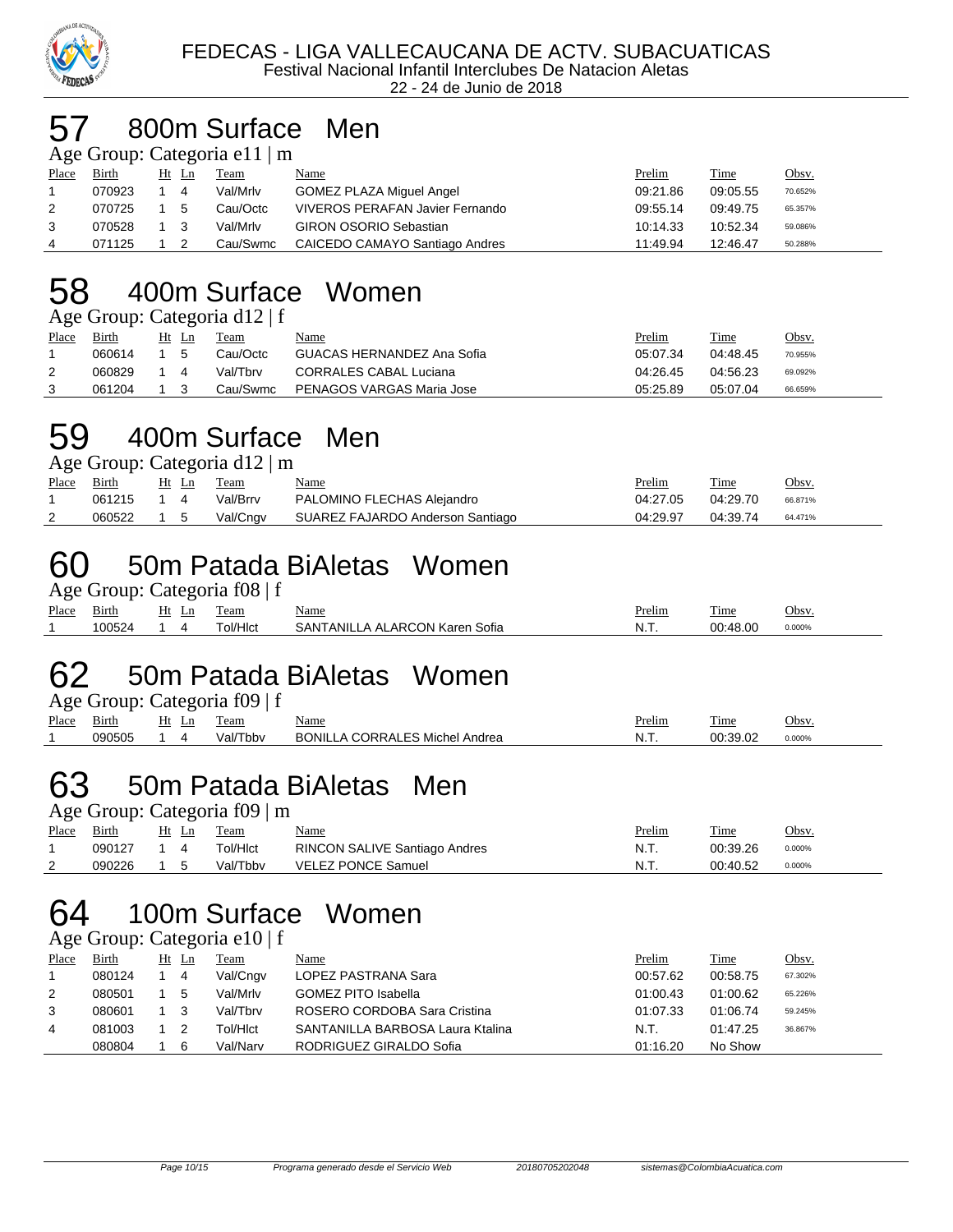

#### 100m Surface Men

Age Group: Categoria e10 | m

| Place | Birth  | Ht<br>Ln             | Team     | <u>Name</u>              | Prelim   | Time     | <u>Obsv.</u> |
|-------|--------|----------------------|----------|--------------------------|----------|----------|--------------|
|       | 081112 |                      | Val/Mrlv | COOPER GIRALDO Jacobo    | N.T.     | 01:10.46 | 49.745%      |
|       | 080430 |                      | Val/Narv | VELASCO BERMUDEZ Andres  | 01:09.54 | 01:13.77 | 47.513%      |
| -3    | 080504 | $\ddot{\phantom{1}}$ | Cau/Swmc | ROJAS CANENCIO Juan Jose | 01:27.64 | 01:25.38 | 41.052%      |

#### 100m Surface Women

Age Group: Categoria e11 | f

|       |        |            |       | $1.8$ STORP. Categoria CIT   I |                                |               |             |         |
|-------|--------|------------|-------|--------------------------------|--------------------------------|---------------|-------------|---------|
| Place | Birth  |            | Ht Ln | Team                           | Name                           | <u>Prelim</u> | <b>Time</b> | Obsy.   |
|       | 070601 |            |       | Val/Mrlv                       | MESA SEPULVEDA Maria Alejandra | 01:02.38      | 00:57.87    | 68.326% |
|       | 071007 | $1\quad 5$ |       | Val/Tbrv                       | LOPEZ VELEZ Maria Alejandra    | 01:21.16      | 01:10.80    | 55.847% |
|       | 071216 |            | - 3   | Val/Mrlv                       | MINA MURILLO Danna Lucia       | N.T.          | 01:18.92    | 50.101% |

## 100m Surface Men

Age Group: Categoria e11 | m

| Place          | <b>Birth</b> |     | Ht Ln | Team     | Name                                   | Prelim   | Time     | Obsv.   |
|----------------|--------------|-----|-------|----------|----------------------------------------|----------|----------|---------|
|                | 070923       |     | 4     | Val/Mrlv | <b>GOMEZ PLAZA Miguel Angel</b>        | 00:58.75 | 00:56.37 | 62.178% |
| $\overline{2}$ | 070725       |     | 5     | Cau/Octc | <b>VIVEROS PERAFAN Javier Fernando</b> | 00:59.52 | 00:56.42 | 62.123% |
| 3              | 070501       | 1 3 |       | Val/Cngv | CASTILLO TORRES Juan David             | 00:59.94 | 01:02.74 | 55.865% |
| $\overline{4}$ | 071125       |     | -2    | Cau/Swmc | CAICEDO CAMAYO Santiago Andres         | 01:11.91 | 01:15.21 | 46.603% |
| 5              | 070622       |     | 6     | Val/Narv | <b>MENESES ARDILA Basilio</b>          | 01:11.64 | 01:19.55 | 44.060% |
|                | 071231       |     |       | Cau/Swmc | ARIAS FERNANDEZ Juan Sebastian         | N.T.     | No Show  |         |

## 100m Surface Women

Age Group: Categoria d12 | f

| Place | Birth  | Ht<br>Ln | Team     | Name                          | <u>Prelim</u> | Time     | Obsv.   |
|-------|--------|----------|----------|-------------------------------|---------------|----------|---------|
|       | 060829 |          | Val/Tbrv | <b>CORRALES CABAL Luciana</b> | 00:54.89      | 00:56.71 | 69.723% |
|       | 061204 | - 5      | Cau/Swmc | PENAGOS VARGAS Maria Jose     | 01:01.57      | 00:59.55 | 66.398% |
|       | 060614 |          | Cau/Octc | GUACAS HERNANDEZ Ana Sofia    | 01:01.70      | 00:59.87 | 66.043% |
|       |        |          |          |                               |               |          |         |

## 100m Surface Men

Age Group: Categoria d12 | m

| Place          | <b>Birth</b> | $Ht$ Ln | <b>Team</b> | Name                          | Prelim   | Time     | Obsv.   |
|----------------|--------------|---------|-------------|-------------------------------|----------|----------|---------|
| $\mathbf 1$    | 060303       | 4       | Val/Brrv    | PORTILLO MOLINA Daniel Felipe | 00:52.59 | 00:51.79 | 67.677% |
| 2              | 060910       | 5       | Cau/Swmc    | SANCHEZ ANACONA Miquel Angel  | 00:57.95 | 00:54.75 | 64.018% |
| 3              | 061215       | 3       | Val/Brrv    | PALOMINO FLECHAS Alejandro    | 00:59.92 | 00:57.95 | 60.483% |
| $\overline{4}$ | 060623       |         | Cau/Octc    | ROSERO CASTRO Juan Camilo     | N.T.     | 01:02.32 | 56.242% |
| 5              | 060726       | 6       | Val/Mrlv    | ARIAS OTERO Santiago          | 01:04.70 | 01:06.29 | 52.874% |
| 6              | 060530       | 2       | Cau/Octc    | OVALLE OSSA Juan Esteban      | 01:05.07 | 01:08.68 | 51.034% |
| $\overline{7}$ | 060514       |         | Cau/Swmc    | VELASCO GUTIERREZ Santiago    | N.T.     | 01:24.08 | 41.686% |
| 8              | 061107       | 8       | Tol/HIct    | PENA RODRIGUEZ Juan Pablo     | N.T.     | 01:25.06 | 41.206% |
|                |              |         |             |                               |          |          |         |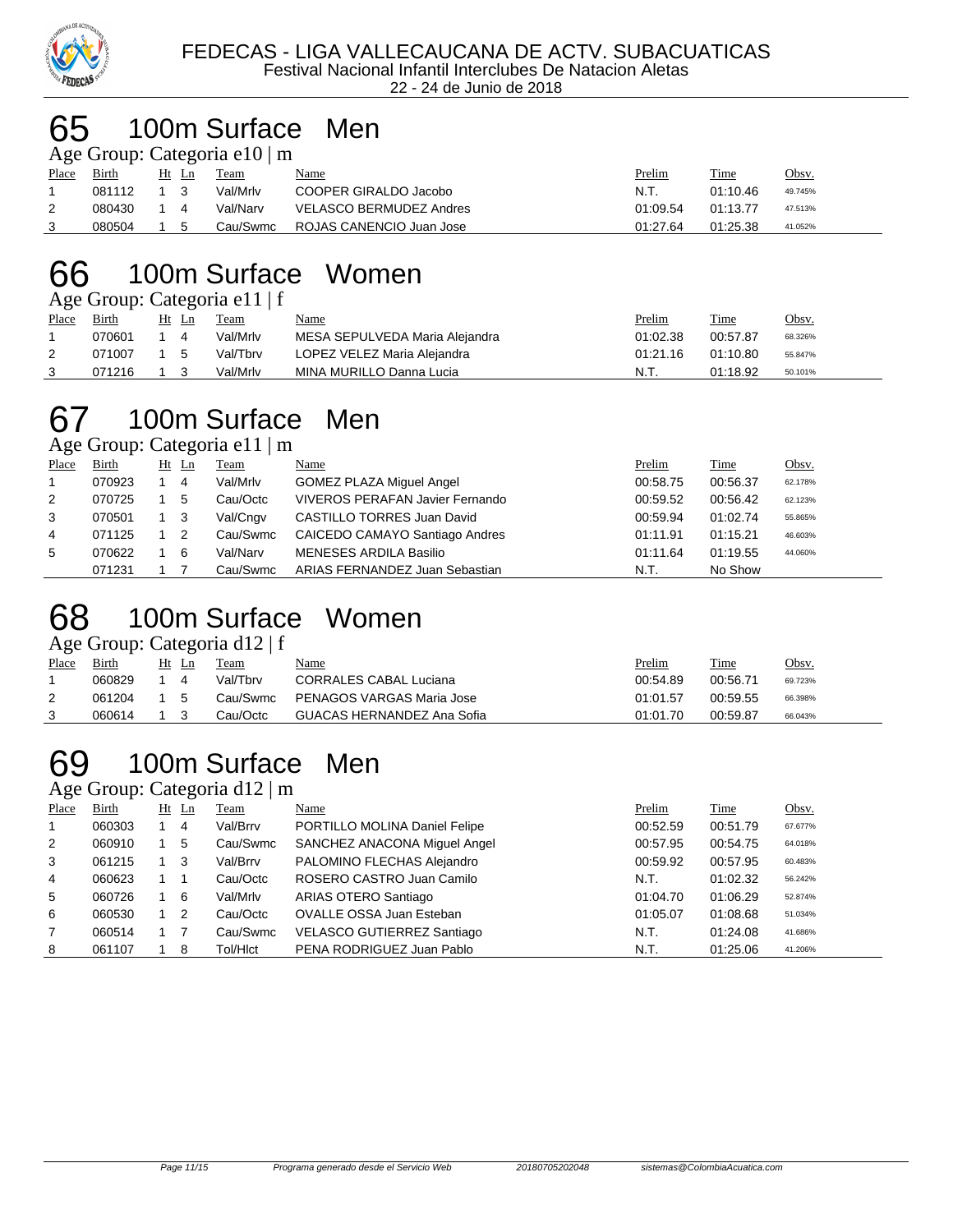

#### 25m BiAletas/50m BiFins Women

|          |        |              | Age Group: Categoria $f(08)$ f |                                |               |          |              |
|----------|--------|--------------|--------------------------------|--------------------------------|---------------|----------|--------------|
| Place    | Birth  | Ht Ln        | Team                           | <b>Name</b>                    | <b>Prelim</b> | Time     | <u>Obsv.</u> |
|          | 100524 |              | Гоl/Hlct                       | SANTANILLA ALARCON Karen Sofia | N.T.          | 00:18.90 | 0.000%       |
| <u>_</u> | 100623 | $\mathbf{b}$ | Cau/Swmc                       | SANCHEZ ANACONA Sara Valentina | . N.T         | 00:19.18 | 0.000%       |
|          |        |              |                                |                                |               |          |              |

#### 25m BiAletas/50m BiFins Men

| Age Group: Categoria f08   m |  |  |
|------------------------------|--|--|
|                              |  |  |

| _     |                            | --       |                                           |                                       |          |                 |             |
|-------|----------------------------|----------|-------------------------------------------|---------------------------------------|----------|-----------------|-------------|
| Place | $\sim$ .<br>31rth          | Ht<br>Ln | eam                                       | Name                                  | relim    | --<br>ı ime     | Obsv.       |
|       | $\sim$ $\sim$ $\sim$<br>uu |          | $\overline{\phantom{a}}$<br>∴nav<br>/al/l | ı<br><b>DIA</b><br>Jacobo<br>"מ<br>`` | <b>.</b> | $\alpha$<br>1 O | 0.000%<br>. |
|       |                            |          |                                           |                                       |          |                 |             |

# 25m BiAletas/50m BiFins Women

Age Group: Categoria f09 | f

| Place | Birth  | Ht | Ln | Team     | <u>Name</u>                           | <u>Prelim</u> | Time     | Obsv.  |
|-------|--------|----|----|----------|---------------------------------------|---------------|----------|--------|
|       | 090827 |    |    | Val/Mrlv | NINO PINZON Sara Yalena               | 00:15.23      | 00:15.20 | 0.000% |
|       | 090505 |    |    | Val/Tbbv | <b>BONILLA CORRALES Michel Andrea</b> | -N.T.         | 00:17.06 | 0.000% |
|       | 090521 |    |    | Val/Cngv | VERGEL ESPINOSA Maria Jose            | 00:16.44      | 00:17.87 | 0.000% |

## 25m BiAletas/50m BiFins Men

Age Group: Categoria f09 | m

| Place | Birth  | Ht Ln | Team     | <u>Name</u>               | Prelim | <b>Time</b> | Obsv.  |
|-------|--------|-------|----------|---------------------------|--------|-------------|--------|
|       | 090217 |       | Tol/HIct | PENALOZA MORERA Lucas     | N.T.   | 00:17.13    | 0.000% |
|       | 090226 | . 5   | Val/Tbby | <b>VELEZ PONCE Samuel</b> | N.T.   | 00:17.13    | 0.000% |
|       | 091005 |       | Cau/Swmc | PAZ VELASCO Juan Pablo    | N.T    | 00:17.64    | 0.000% |

#### 50m BiFins Women

#### Age Group: Categoria e10 | f

| Place | Birth  | Ht Ln | Team     | Name                             | Prelim   | Time     | Obsv.   |
|-------|--------|-------|----------|----------------------------------|----------|----------|---------|
|       | 080124 | 4     | Val/Cngv | LOPEZ PASTRANA Sara              | 00:28.49 | 00:29.39 | 77.033% |
| 2     | 080501 | 5     | Val/Mrlv | <b>GOMEZ PITO Isabella</b>       | 00:29.89 | 00:30.14 | 75.116% |
| 3     | 080305 |       | Val/Mrlv | <b>PAJA CHICUE Sofia</b>         | 00:32.88 | 00:32.19 | 70.332% |
| 4     | 080804 | 6     | Val/Narv | RODRIGUEZ GIRALDO Sofia          | 00:33.59 | 00:35.77 | 63.293% |
| 5     | 081003 |       | Tol/HIct | SANTANILLA BARBOSA Laura Ktalina | N.T.     | 00:46.40 | 48.793% |

#### 50m BiFins Men

#### Age Group: Categoria e10 | m

| -     |        |    | ~   |          |                                 |          |          |         |
|-------|--------|----|-----|----------|---------------------------------|----------|----------|---------|
| Place | Birth  | Ht | Ln  | Team     | Name                            | Prelim   | Time     | Obsv.   |
|       | 080705 |    | -2  | Val/Tbby | GONZALEZ MENDEZ Santiago        | N.T.     | 00:31.10 | 62.444% |
| 2     | 080318 |    | 4   | Cau/Octc | NOGUERA MESIAS Julian Camilo    | 00:32.98 | 00:31.37 | 61.906% |
| 3     | 081112 |    |     | Val/Mrlv | COOPER GIRALDO Jacobo           | N.T.     | 00:32.86 | 59.099% |
| 4     | 081225 |    |     | Val/Brrv | <b>RUALES MELO Felipe</b>       | N.T.     | 00:33.75 | 57.541% |
| 5     | 080430 |    | 5   | Val/Narv | <b>VELASCO BERMUDEZ Andres</b>  | 00:33.63 | 00:34.06 | 57.017% |
| 6     | 080504 |    | - 3 | Cau/Swmc | ROJAS CANENCIO Juan Jose        | 00:34.72 | 00:34.31 | 56.602% |
|       | 080509 |    | 6   | Tol/HIct | MARTINEZ CHAVEZ Andres Santiago | 00:35.46 | 00:35.63 | 54.505% |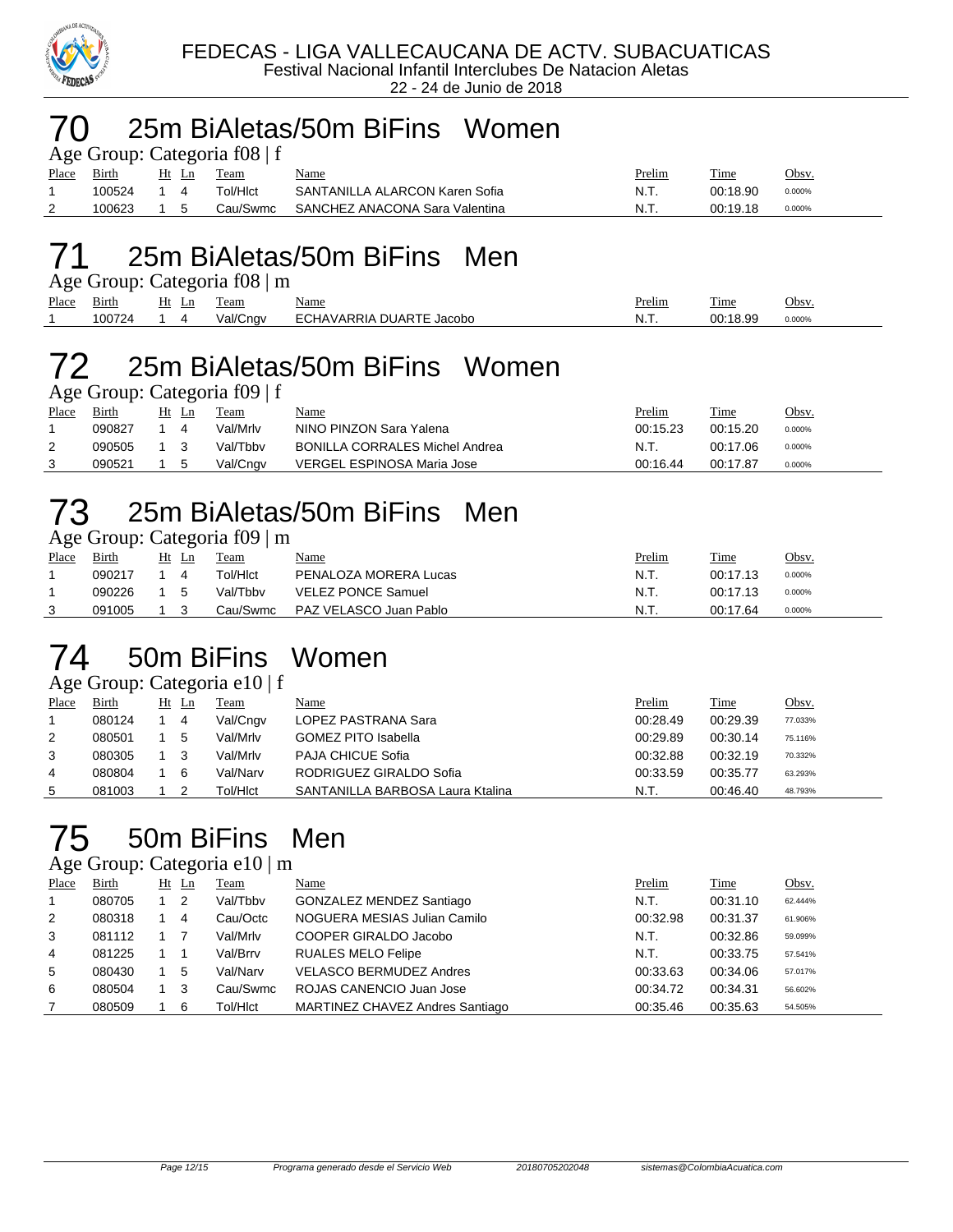

#### 50m BiFins Women

Age Group: Categoria e11 | f

| Place | Birth  | Ht Ln | Team     | Name                            | Prelim   | Time     | <u>Obsv.</u> |
|-------|--------|-------|----------|---------------------------------|----------|----------|--------------|
|       | 070402 | 4     | Val/Narv | <b>TORO DIAZ Paula Andrea</b>   | 00:29.63 | 00:27.65 | 81.881%      |
| 2     | 070601 | 5     | Val/Mrlv | MESA SEPULVEDA Maria Alejandra  | 00:31.02 | 00:28.83 | 78.529%      |
| 3     | 071216 |       | Val/Mrlv | MINA MURILLO Danna Lucia        | N.T.     | 00:32.13 | 70.464%      |
| 4     | 071007 | - 6   | Val/Tbrv | LOPEZ VELEZ Maria Alejandra     | 00:35.01 | 00:32.56 | 69.533%      |
| 5     | 070605 | - 2   | Val/Tbby | SOTO DELGADO Valentina          | N.T.     | 00:32.73 | 69.172%      |
| 6     | 071125 | - 3   | Val/Narv | <b>ERAZO MUNOZ Maria Isabel</b> | 00:33.31 | 00:34.05 | 66.490%      |
|       |        |       |          |                                 |          |          |              |

#### 50m BiFins Men Age Group: Categoria e11 | m

|                | $1.48$ $1.04$ $1.04$ $1.04$ $1.04$ $1.04$ $1.04$ |                  |             |                       |                                   |          |                |         |  |  |
|----------------|--------------------------------------------------|------------------|-------------|-----------------------|-----------------------------------|----------|----------------|---------|--|--|
| Place          | Birth                                            |                  | $Ht$ Ln     | Team                  | Name                              | Prelim   | Time           | Obsv.   |  |  |
| 1              | 070605                                           |                  | 5           | Val/Tbby              | MURIEL CUARTAS Miguel Angelo      | N.T.     | 00:24.40       | 79.590% |  |  |
| $\overline{2}$ | 070217                                           | 2                | -4          | Sant/H20s             | MESA ORTIZ Julian Leonardo        | 00:28.71 | 00:28.72       | 67.618% |  |  |
| 3              | 070202                                           | $2 \quad 6$      |             | Val/Brrv              | CADAVID MENDEZ Mateo              | 00:29.51 | 00:28.92       | 67.151% |  |  |
| 4              | 070327                                           |                  | 4           | Cau/Octc              | MENESES MORA Juan Jose            | N.T.     | 00:29.05       | 66.850% |  |  |
| 5              | 070528                                           | $2 \overline{7}$ |             | Val/Mrlv              | <b>GIRON OSORIO Sebastian</b>     | 00:30.17 | 00:29.90       | 64.950% |  |  |
| 6              | 070923                                           | 2 <sub>2</sub>   |             | Val/Mrlv              | <b>GOMEZ PLAZA Miguel Angel</b>   | 00:29.52 | 00:30.52       | 63.630% |  |  |
| $\overline{7}$ | 070622                                           | $2 \quad 3$      |             | Val/Narv              | MENESES ARDILA Basilio            | 00:29.34 | 00:30.89       | 62.868% |  |  |
| 8              | 070316                                           | 2 1              |             | Val/Narv              | <b>MENESES TASCON Sebastian</b>   | 00:33.58 | 00:33.54       | 57.901% |  |  |
| 9              | 070817                                           | $2 \quad 8$      |             | Sant/H <sub>20s</sub> | LUGO HURTADO Carlos Fernando      | 00:34.48 | 00:34.09       | 56.967% |  |  |
| 10             | 071231                                           |                  | $1 \quad 3$ | Cau/Swmc              | ARIAS FERNANDEZ Juan Sebastian    | N.T.     | 00:38.54       | 50.389% |  |  |
|                | 070501                                           | 2 <sub>5</sub>   |             | Val/Cngv              | <b>CASTILLO TORRES Juan David</b> | 00:29.25 | Disqualified o |         |  |  |

# 50m BiFins Women

| Age Group: Categoria d12   f |        |  |       |          |                                     |          |          |         |  |
|------------------------------|--------|--|-------|----------|-------------------------------------|----------|----------|---------|--|
| Place                        | Birth  |  | Ht Ln | Team     | Name                                | Prelim   | Time     | Obsv.   |  |
|                              | 060522 |  | 5     | Val/Brrv | RUAN JIMENEZ Isabella               | 00:29.81 | 00:29.47 | 76.824% |  |
| 2                            | 060829 |  | 4     | Val/Tbrv | <b>CORRALES CABAL Luciana</b>       | 00:28.62 | 00:29.75 | 76.101% |  |
| 3                            | 061204 |  | 6     | Cau/Swmc | PENAGOS VARGAS Maria Jose           | 00:31.25 | 00:30.54 | 74.132% |  |
| 4                            | 060531 |  |       | Val/Brrv | <b>MOLINA ROLDAN Isabella</b>       | N.T.     | 00:30.69 | 73.770% |  |
| 5                            | 060408 |  | 3     | Cau/Octc | <b>BURBANO BOLANOS Maria Monica</b> | 00:30.11 | 00:30.90 | 73.269% |  |

#### 50m BiFins Men Age Group: Categoria d12 | m

|       |        |               |                | $1.50$ $0.00$ $0.00$ $0.000$ $0.000$ $0.000$ $0.000$ |                                  |          |          |         |
|-------|--------|---------------|----------------|------------------------------------------------------|----------------------------------|----------|----------|---------|
| Place | Birth  |               | $Ht$ Ln        | Team                                                 | Name                             | Prelim   | Time     | Obsv.   |
| 1     | 060303 | 2             | 4              | Val/Brrv                                             | PORTILLO MOLINA Daniel Felipe    | 00:25.40 | 00:26.04 | 74.578% |
| 2     | 060420 | 2             | 5              | Val/Narv                                             | VIVAS IDARRAGA Juan David        | 00:27.89 | 00:27.60 | 70.362% |
| 3     | 060522 | 2             | -6             | Val/Cngv                                             | SUAREZ FAJARDO Anderson Santiago | 00:28.50 | 00:28.42 | 68.332% |
| 4     | 060913 | 2             | 7              | Sant/H20s                                            | APARICIO ROJAS Juan Sebastian    | 00:28.95 | 00:28.51 | 68.116% |
| 5     | 060627 | $\mathcal{P}$ | $\overline{2}$ | Sant/H20s                                            | SUAREZ SANCHEZ Diego Alejandro   | 00:28.78 | 00:28.65 | 67.784% |
| 6     | 060910 | $\mathcal{P}$ | -3             | Cau/Swmc                                             | SANCHEZ ANACONA Miquel Angel     | 00:28.36 | 00:28.82 | 67.384% |
| 7     | 060916 |               | 4              | Cau/Swmc                                             | <b>IMBACUAN OTERO Juan Diego</b> | 00:32.29 | 00:29.92 | 64.906% |
| 8     | 060530 | $\mathcal{P}$ |                | Cau/Octc                                             | <b>OVALLE OSSA Juan Esteban</b>  | 00:29.53 | 00:31.23 | 62.184% |
| 9     | 061107 |               | 6              | Tol/HIct                                             | PENA RODRIGUEZ Juan Pablo        | N.T.     | 00:33.57 | 57.849% |
| 10    | 060514 | 1             | -3             | Cau/Swmc                                             | VELASCO GUTIERREZ Santiago       | N.T.     | 00:33.83 | 57.405% |
| 11    | 060422 | 1.            | 5              | Val/Narv                                             | <b>MENESES TASCON Santiago</b>   | N.T.     | 00:35.20 | 55.170% |
| 12    | 060726 | 2             | 8              | Val/Mrlv                                             | ARIAS OTERO Santiago             | 00:30.35 | 00:35.23 | 55.123% |
|       |        |               |                |                                                      |                                  |          |          |         |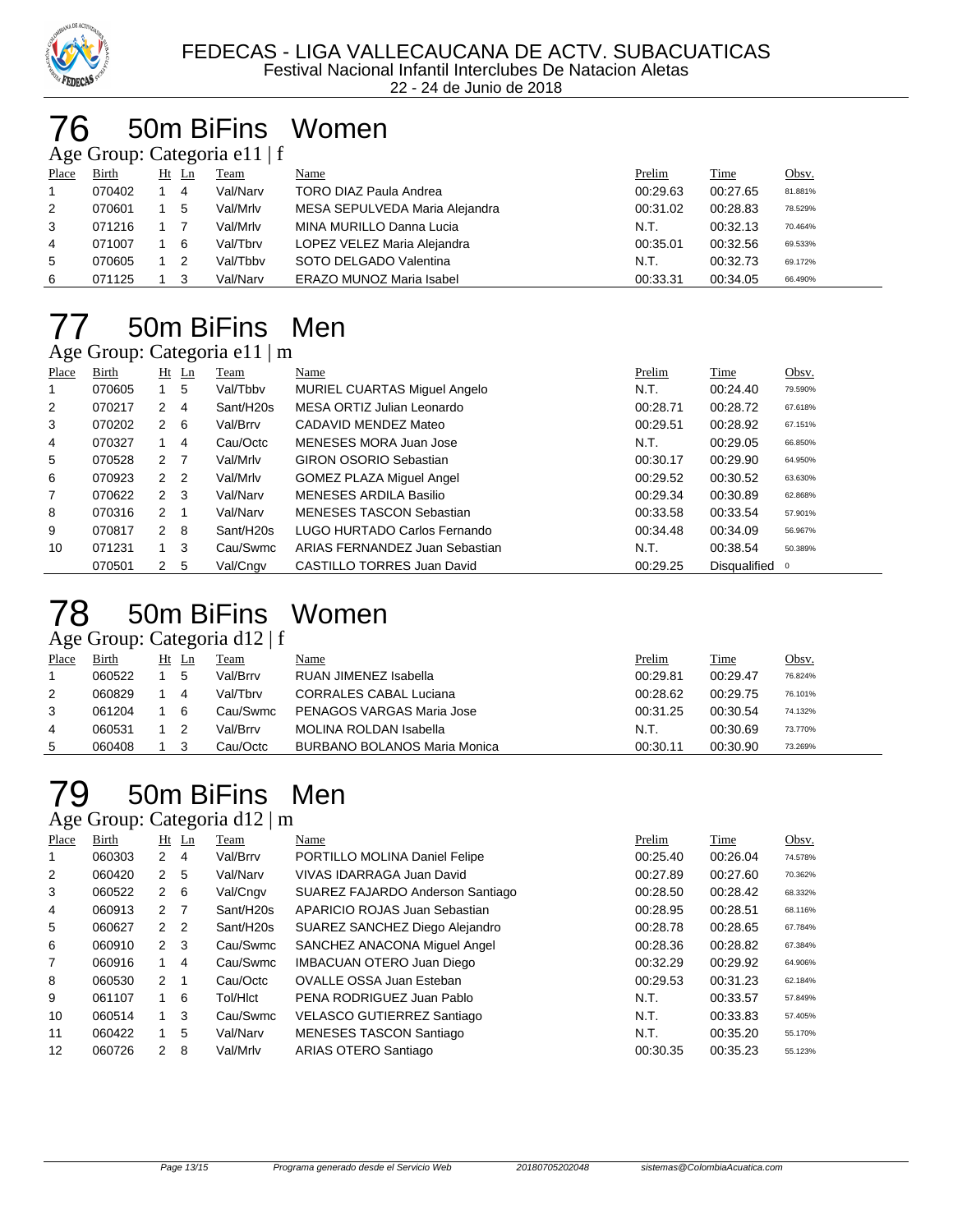

22 - 24 de Junio de 2018

Continuing... Event: 82 4x50m Superficie/Surface Age Group: CATEGORIA E11 | F

## 82 4x50m Superficie/Surface Women

| Age Group: Categoria e11   f |         |  |       |          |                                                                              |        |             |          |         |  |  |
|------------------------------|---------|--|-------|----------|------------------------------------------------------------------------------|--------|-------------|----------|---------|--|--|
| Place                        | Birth   |  | Ht Ln | Team     | Name                                                                         | Prelim | T.1th.Relay | T.Team   | Obsv.   |  |  |
|                              | RF00003 |  | 4     | Val/Mrlv | E10f Gomez Isabella<br>E11f Mina Danna<br>E10f Paja Sofia<br>E11f Mesa Maria | N.T.   | N.T.        | 01:57.16 | 61.839% |  |  |

#### 83 4x50m Superficie/Surface Men

| Age Group: Categoria e11   m |              |    |                |          |                                                                                       |        |             |          |         |
|------------------------------|--------------|----|----------------|----------|---------------------------------------------------------------------------------------|--------|-------------|----------|---------|
| Place                        | <b>Birth</b> | Ht | $\mathbf{L}$ n | Team     | <b>Name</b>                                                                           | Prelim | T.1th.Relay | T.Team   | Obsv.   |
| 1                            | RM00012      |    | 4              | Cau/Swmc | E11m Arias Juan<br>E10m Rojas Juan<br>F09m Paz Juan<br>E11m Caicedo Santiago          | N.T.   | N.T.        | 02:24.20 | 44.674% |
| 2                            | RM00013      |    | 5              | Tol/Hlct | F09m Rincon Santiago<br>D12m Pena Juan<br>E10m Martinez Andres<br>F09m Penaloza Lucas | N.T.   | N.T.        | 02:43.52 | 39.396% |

#### 85 4x50m Superficie/Surface Men

|  | Age Group: Categoria d12   m |  |
|--|------------------------------|--|
|  |                              |  |

| ٮ     |              |    | ٮ  |             |                                                                                         |        |             |          |         |
|-------|--------------|----|----|-------------|-----------------------------------------------------------------------------------------|--------|-------------|----------|---------|
| Place | <b>Birth</b> | Ht | Ln | <u>Team</u> | <u>Name</u>                                                                             | Prelim | T.1th.Relay | T.Team   | Obsv.   |
|       | RM00015      |    | 5  | Val/Mrlv    | E11m Giron Sebastian<br>E10m Cooper Jacobo<br>D12m Arias Santiago<br>E11m Gomez Miguel  | N.T.   | N.T.        | 01:53.40 | 56.808% |
| 2     | RM00014      |    | 4  | Val/Narv    | E11m Meneses Basilio<br>E10m Velasco Andres<br>D12m Vivas Juan<br>D12m Meneses Santiago | N.T.   | N.T.        | 02:10.42 | 49.394% |